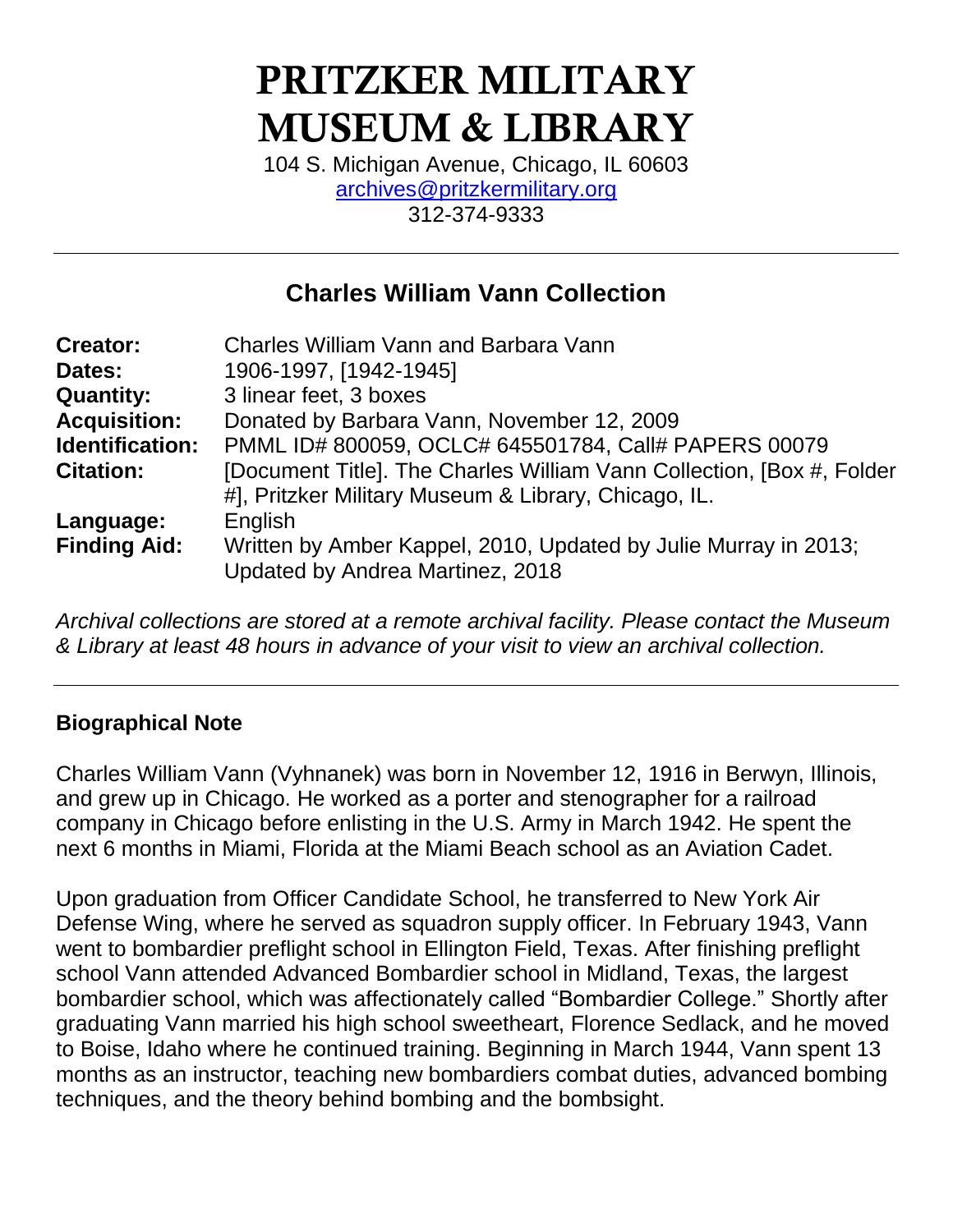From April to October 1945, Vann was stationed in Guam and served in the Asiatic-Pacific Theater. During his tour he served as a 1<sup>st</sup> Lieutenant on a B-29 Superfortress in the  $29<sup>th</sup>$  Bomb Group of the  $43<sup>rd</sup>$  Bomb Squadron with the  $20<sup>th</sup>$  Air Force, and completed 28 missions with over 400 combat hours. He participated in the firebombing of Japan. Vann received the Air Medal Award, the Asiatic-Pacific Theater Ribbon, and the Award of the Distinguished-Flying Cross for his participation in a "daring daylight incendiary strike against the city of Yokahama." Vann was promoted to Captain before being relieved of active duty and returning to Chicago. Upon his return to Chicago, Vann worked as a salesman for the lawn and garden business, and was part of the Army Air Force reserves. He was active in community organizations such as the Boy Scouts. Later in his life Vann was active in the Bombardier Veterans organization.

Charles William Vann passed away on July 21, 1997 as the age of 81.

### **Medals and Ribbons Awarded**

American Theatre Ribbon Asiatic Pacific Ribbon Distinguished Flying Cross Air Medal Oak Leaf Cluster Air Medal award

#### **Scope and Content of the Collection**

The Charles William Vann collection consists of official documents and papers, awards, insignia, personal items, and photographs related to Charles William Vann during his service in the 29<sup>th</sup> Bomb Group of the 43<sup>rd</sup> Bomb Squadron in the Army Air Force during World War II. The collection also includes papers and photographs pertaining to the Vann and Sedlack families.

#### **Arrangement**

The collection arrived with no discernable arrangement and was rearranged chronologically into series by PML staff. The collection is contained within 2 legal boxes and 1 oversize box. The collection is arranged into series according to military service, newspaper clippings, personal papers, and photographs.

#### **Series One: Military Documents, 1942-1951, Box 1**

These records pertain to Vann's service in the Army Air Force. They include orders, correspondence, forms, and records of his flight activity. This series also includes records for his enlistment, allowance, reserves, and Life Insurance plan. This series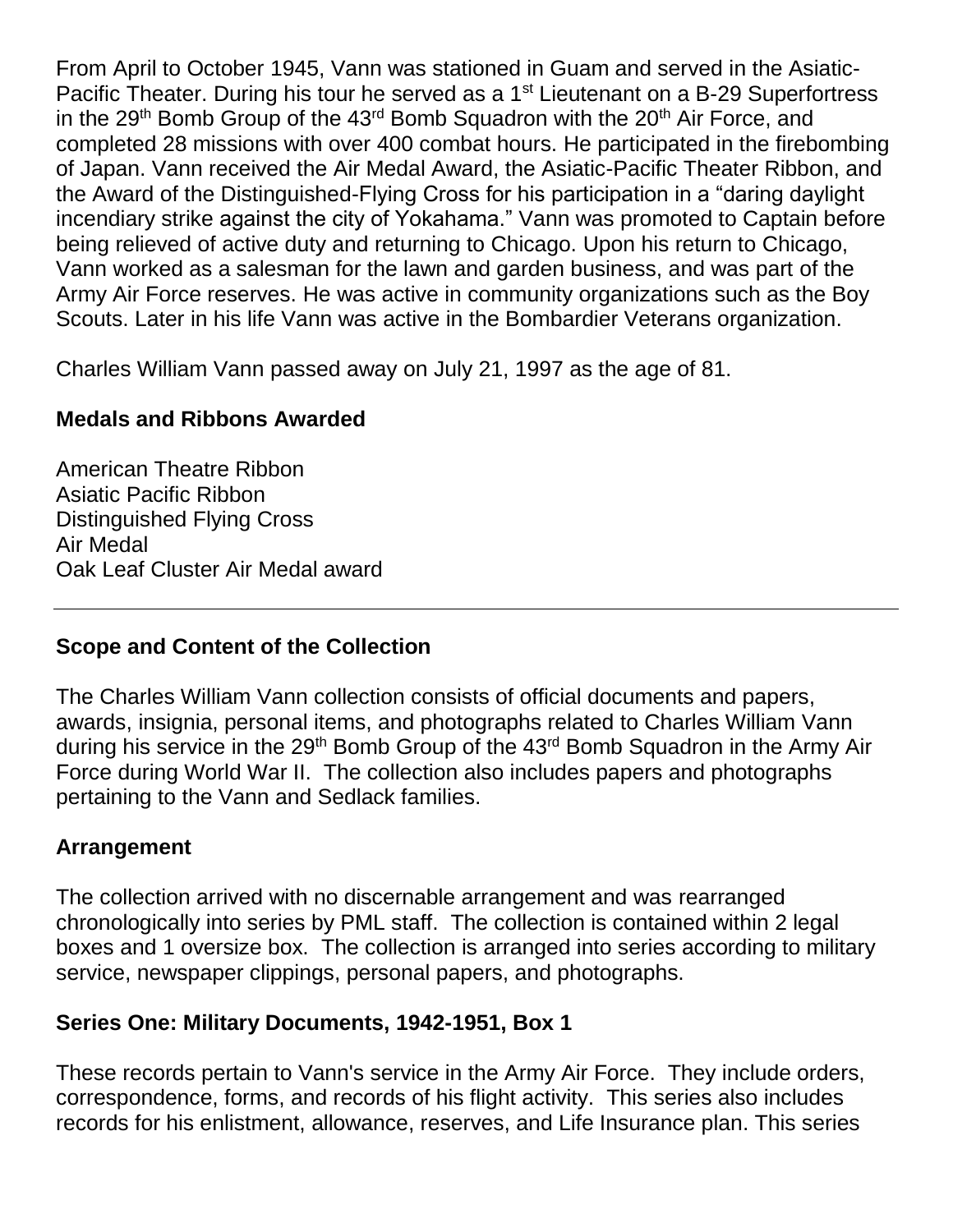also includes maps that have been placed in oversize boxes. Items in folders are arranged chronologically.

### **Series Two: Newspaper clippings, 1944-1945, Boxes 1-2**

This series includes newspaper clippings from 1944, and Spring through Summer 1945 while Vann was in the Pacific. They specifically pertain to the bombing of Japan through the end of the war. Items in folders are arranged chronologically.

#### **Series Three: Personal papers, 1940-1997, n.d., Box 2**

This series includes papers related to Vann's life out of the military. They specifically include miscellaneous materials from the time during the war, family papers regarding his wedding to Florence, his Boy Scout activities, and his involvement with Bombardiers Veterans organization. This series also includes miscellaneous articles and crayon drawings, and a scrapbook of materials and photographs from his time during the war. Items in folders are arranged chronologically.

#### **Series Four: Photographs, 1906, 1915, 1942-1945, 1952, n.d., Box 2**

The photographs in this series are mostly related to Vann's time in the military. They include pictures of Vann and crew, 10" by 10" aerial views of Japan, and smaller photographs of Japanese cities. A majority of these photographs are declassified military photographs. This series also includes a few personal photographs of Vann and his family. The photographs are organized chronologically.

#### **Rights**

Copyrights held by Barbara Vann were transferred to the Pritzker Military Museum & Library. All other rights are held by the author or publisher. Users assume responsibility for following copyright laws as established by US Code Title 17.

#### **Related Collections**

Robert O. Harder Collection Papers of Lt. Donald Nay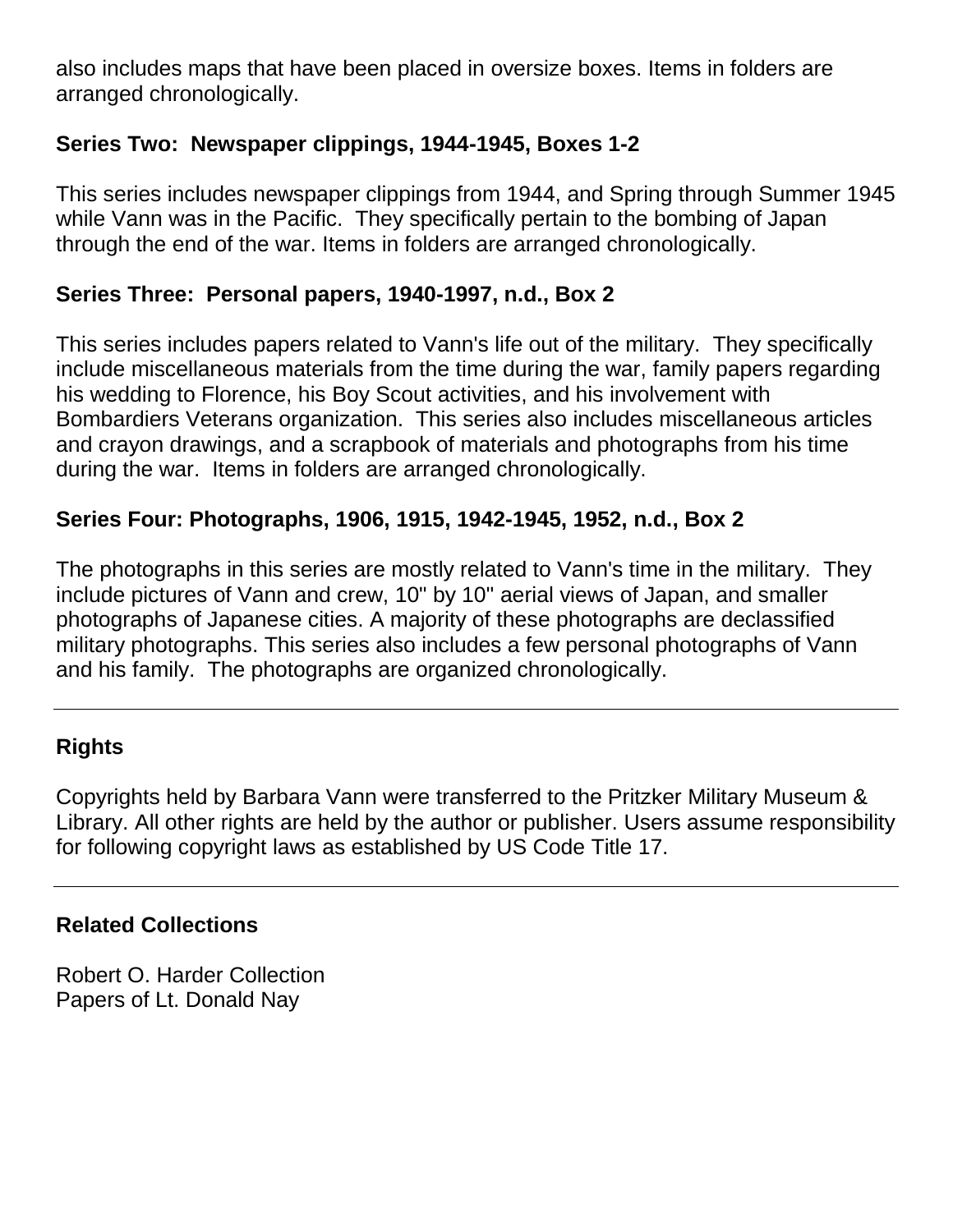# **Separations**

| <b>Item Number</b> | <b>Description</b>                                  | <b>Date</b> | <b>Location</b> |
|--------------------|-----------------------------------------------------|-------------|-----------------|
| 800059001          | Air Medal in case                                   |             | Annex           |
| 800059002          | <b>Altitude and Airspeed Calculator</b>             |             | Annex           |
| 800059003          | Army Air Force shoulder patch, felt                 |             | Annex           |
| 800059004          | Aviator's Kit Bag (canvas)                          |             | Annex           |
| 800059005          | <b>Aviator Sunglasses and leather</b><br>case       |             | Annex           |
| 800059006          | 2nd Lieutenant insignia collar pins<br>(7)          |             | Annex           |
| 800059007          | Bombardier Wings (3)                                |             | Annex           |
| 800059008          | <b>Bugs Bunny and Bomb Patch</b><br>(Leather)       |             | Annex           |
| 800059009          | <b>Cloth Map-Asiastic series</b>                    |             | Annex           |
| 800059010          | Cloth Map-Okinawa Shima and<br>Parele Vela          |             | Annex           |
| 800059011          | <b>Cloth Survival Charts used for</b><br>navigation |             | Annex           |
| 800059012          | Display case with wooden base<br>and plastic lid    |             | Annex           |
| 800059013          | <b>Distinguished Flying Cross Medal</b><br>in case  |             | Annex           |
| 800059014          | Dog Tags (2) issued to Vyhnanek,<br>Charles W. Jr.  |             | Annex           |
| 800059015          | Captain insignia collar pin                         |             | Annex           |
| 800059016          | Eagle Pin                                           |             | Annex           |
| 800059017          | <b>Emergency Signaling Mirror</b>                   |             | Annex           |
| 800059018          | Felt 2nd Lieutenant insignia<br>patches (2)         |             | Annex           |
| 800059019          | Flight jacket, type B-15 (green                     |             | Annex           |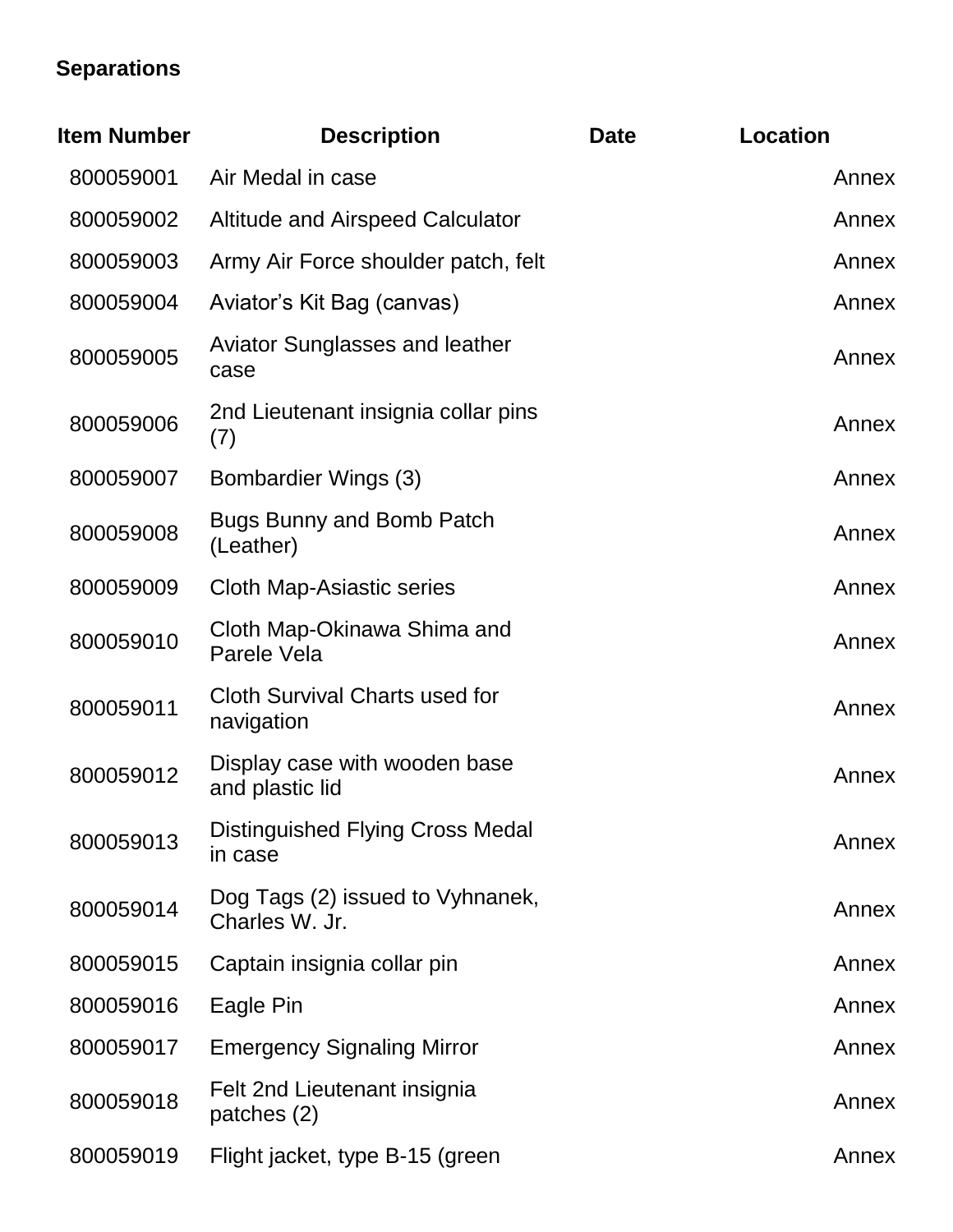|           | canvas with front zipper and fur<br>lining)                                                                                                                           |                        |                           |
|-----------|-----------------------------------------------------------------------------------------------------------------------------------------------------------------------|------------------------|---------------------------|
| 800059020 | Jacket, Army service uniform<br>(green with gold buttons and belt<br>and shoulder patch)                                                                              |                        | Annex                     |
| 800059021 | Flight jacket, type A-2 (brown<br>leather with front zipper)                                                                                                          |                        | Annex                     |
| 800059022 | Metal case(brown)                                                                                                                                                     |                        | Annex                     |
| 800059023 | Metal case with letter J.S. on front<br>belonging to John Sedlack                                                                                                     |                        | Annex                     |
| 800059024 | Paddle lock and key                                                                                                                                                   |                        | Annex                     |
| 800059025 | <b>Pocket Watch</b>                                                                                                                                                   |                        | Annex                     |
| 800059026 | Portfolio/journal (leather)                                                                                                                                           |                        | Annex                     |
| 800059027 | Preset Dropping Angle Scales in a<br>fabric and leather Case                                                                                                          |                        | Annex                     |
| 800059028 | Suspender clip                                                                                                                                                        |                        | Annex                     |
| 800059029 | U.S. insignia lapel pins (4)                                                                                                                                          |                        | Annex                     |
| 800059030 | Air Corps officer's insignia lapel pin<br>8                                                                                                                           |                        | Annex                     |
| 800059031 | World War II Bombardiers plastic<br>souvenir bag                                                                                                                      |                        | Annex                     |
|           | Ribbon row: Asiatic Pacific<br>Campaign ribbon with bronze<br>service star, Air Medal ribbon with<br>2 oak leaf cluster devices,<br>Distinguished Flying Cross ribbon |                        | Annex                     |
|           | <b>Photographs from Scrapbook</b>                                                                                                                                     | 1943-<br>1946,<br>n.d. |                           |
| 800059445 | Photograph- crew in front of<br>Madolyn II                                                                                                                            | 25<br>August,<br>1943  | Photographs<br>Collection |
| 800059446 | Photograph-2986 crew in front of                                                                                                                                      | 20 April,              | Photographs               |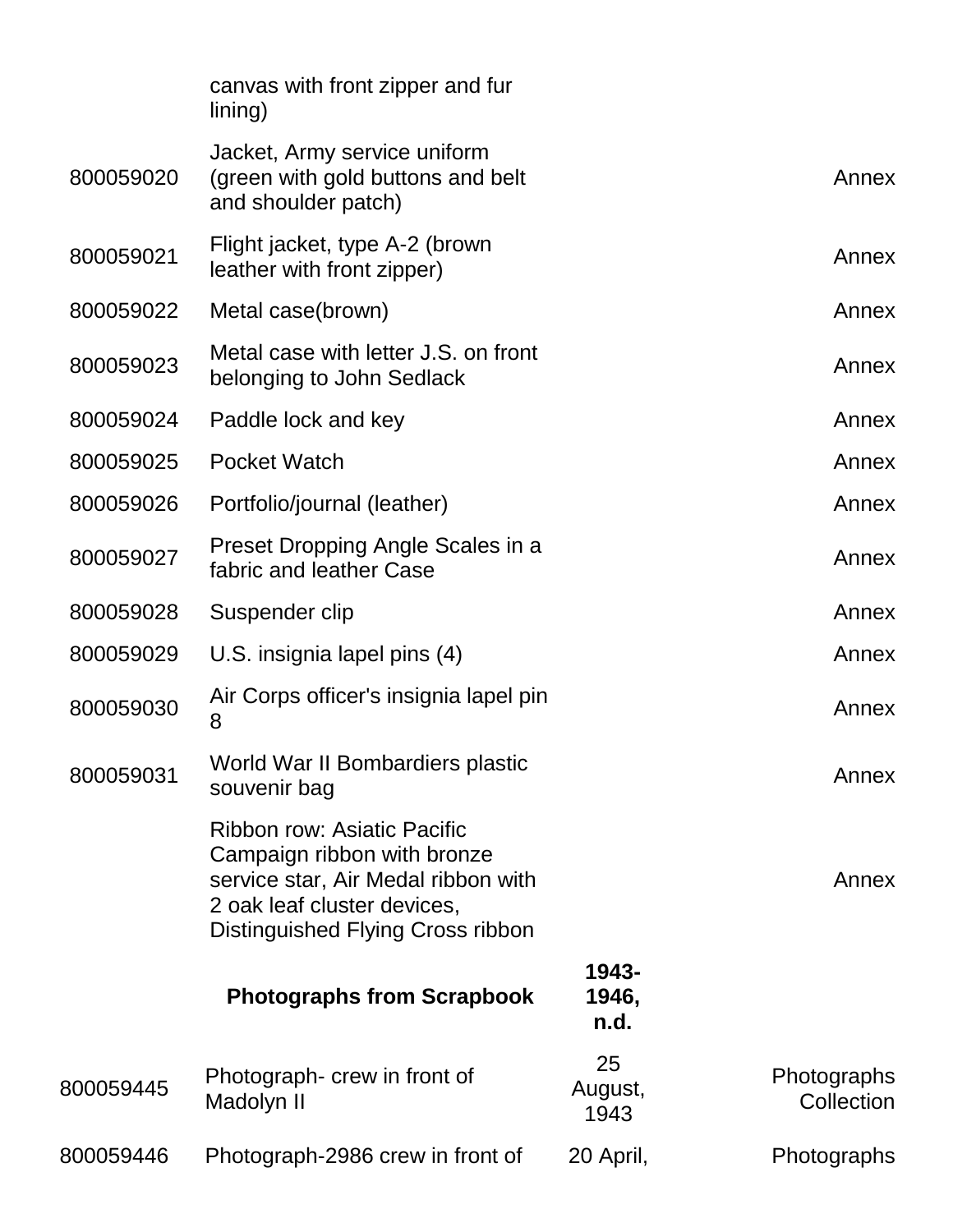|           | nose of plane                                                    | 1945                  | Collection                |
|-----------|------------------------------------------------------------------|-----------------------|---------------------------|
| 800059447 | Photograph- Capt. Myers and<br>Crew: 29th B.G.                   | 25<br>August,<br>1945 | Photographs<br>Collection |
| 800059448 | Photograph-Vann receiving<br><b>Distinguished Flying Cross</b>   | August<br>1945        | Photographs<br>Collection |
| 800059449 | Photograph-planes in formation                                   | n.d.                  | Photographs<br>Collection |
| 800059450 | Photograph-planes in formation                                   | n.d.                  | Photographs<br>Collection |
| 800059451 | Photograph-plane over water                                      | n.d.                  | Photographs<br>Collection |
| 800059452 | Photograph-planes in formation                                   | n.d.                  | Photographs<br>Collection |
| 800059453 | Photograph-planes in formation<br>(Kanoya)                       | n.d.                  | Photographs<br>Collection |
| 800059454 | Photograph-planes dropping<br>bombs                              | n.d.                  | Photographs<br>Collection |
| 800059455 | Photograph-B-29 Superfortress<br>dropping bombs                  | n.d.                  | Photographs<br>Collection |
| 800059456 | Photograph-3 planes with<br>snowcapped mountain in<br>background | n.d.                  | Photographs<br>Collection |
| 800059457 | Photograph-Snowcap mountain,<br>Yokohama Raid                    | n.d.                  | Photographs<br>Collection |
| 800059458 | Photograph-Mount Fuji                                            | n.d.                  | Photographs<br>Collection |
| 800059459 | Photograph-B-29 Superfortress in<br>flight                       | n.d.                  | Photographs<br>Collection |
| 800059460 | Photograph-B-29 Superfortress in<br>flight                       | n.d.                  | Photographs<br>Collection |
| 800059461 | Photograph- "Wheel N' Deal" plane                                | n.d.                  | Photographs<br>Collection |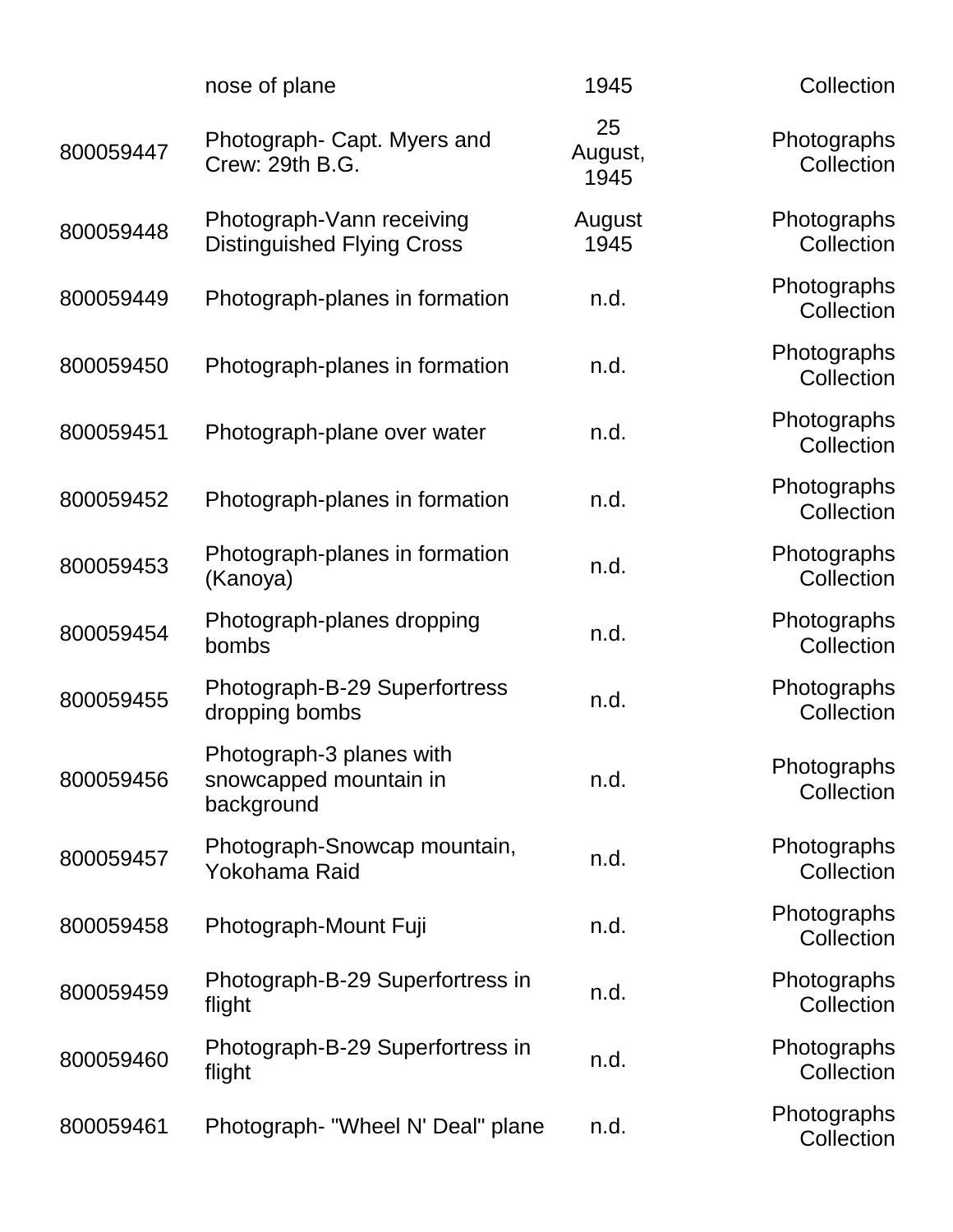| 800059462 | Photograph- B-29 Superfortress in<br>flight                         | n.d.            | Photographs<br>Collection |
|-----------|---------------------------------------------------------------------|-----------------|---------------------------|
| 800059463 | Photograph-B-29 propeller                                           | n.d.            | Photographs<br>Collection |
| 800059464 | Photograph-Bombers in<br>background with propeller in<br>foreground | n.d.            | Photographs<br>Collection |
| 800059465 | Photograph-Nose of plane being<br>worked on                         | n.d.            | Photographs<br>Collection |
| 800059466 | Photograph-Iwo Jima from the air                                    | n.d.            | Photographs<br>Collection |
| 800059467 | Photograph- island and water from<br>the air                        | n.d.            | Photographs<br>Collection |
| 800059468 | Photograph- planes in formation<br>over land                        | n.d.            | Photographs<br>Collection |
| 800059469 | Photograph- B-29 Superfortress in<br>NittagamaraRaid                | n.d.            | Photographs<br>Collection |
| 800059470 | Photograph- "Bombs Away"                                            | n.d.            | Photographs<br>Collection |
| 800059471 | Photograph grounded B-29                                            | n.d.            | Photographs<br>Collection |
| 800059472 | Photograph- image from nose from<br>Osaka flight                    | n.d.            | Photographs<br>Collection |
| 800059473 | Photograph-Osaka                                                    | n.d.            | Photographs<br>Collection |
| 800059474 | Photograph-Osaka                                                    | n.d.            | Photographs<br>Collection |
| 800059475 | Photograph-Osaka                                                    | n.d.            | Photographs<br>Collection |
| 800059476 | Photograph-Osaka                                                    | 1 June,<br>1945 | Photographs<br>Collection |
| 800059477 | Photograph-Over target                                              | n.d.            | Photographs<br>Collection |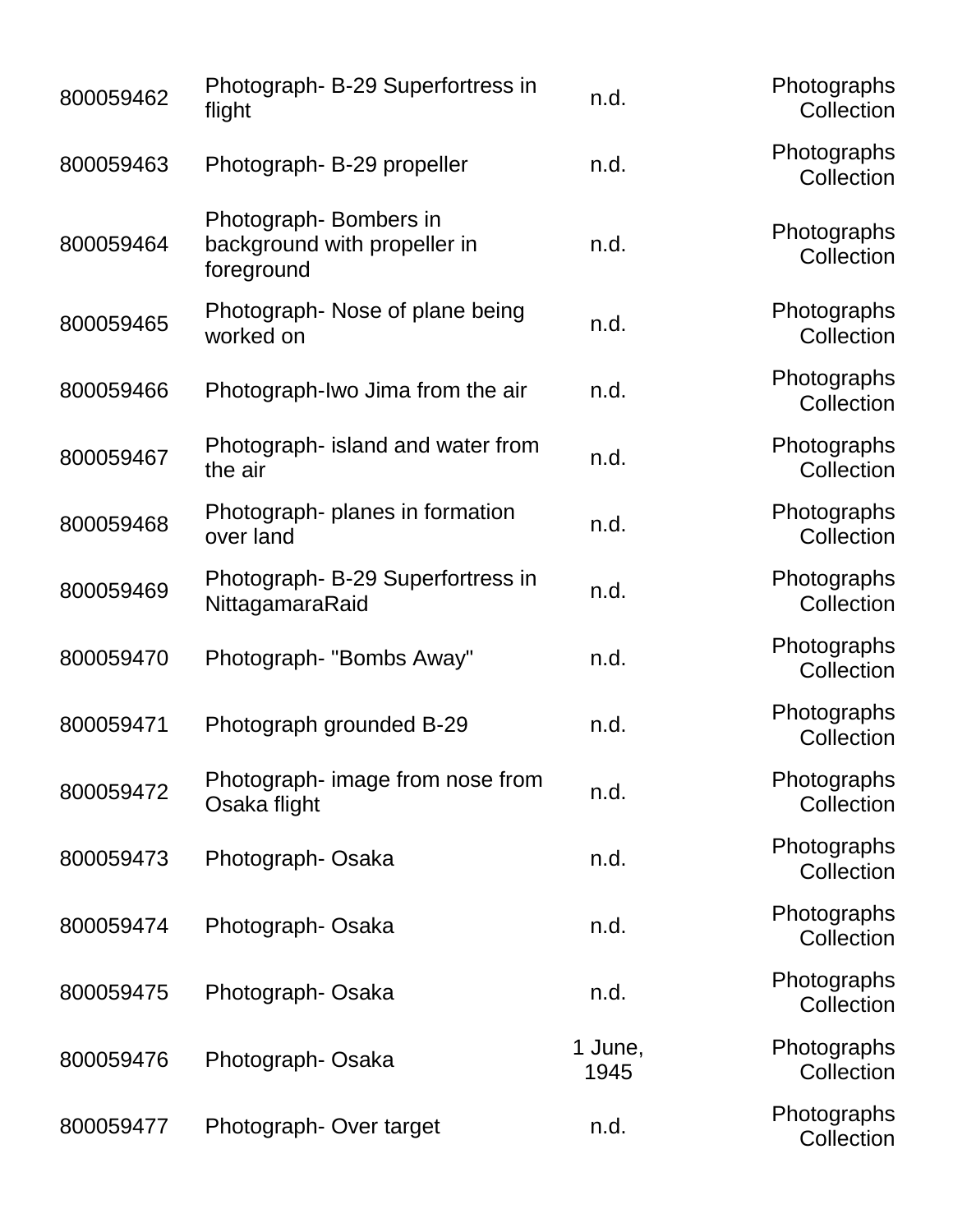| 800059478 | Photograph-Osaka                                        | n.d.             | Photographs<br>Collection |
|-----------|---------------------------------------------------------|------------------|---------------------------|
| 800059479 | Photograph-Osaka                                        | n.d.             | Photographs<br>Collection |
| 800059480 | Photograph-Tokushima                                    | n.d.             | Photographs<br>Collection |
| 800059481 | Certificate of Commendation for<br>Tokushima            | n.d.             | Photographs<br>Collection |
| 800059482 | Photograph-Target area from nose                        | 30 June,<br>1945 | Photographs<br>Collection |
| 800059483 | Photograph-Nagoya                                       | n.d.             | Photographs<br>Collection |
| 800059484 | Photograph-island target                                | n.d.             | Photographs<br>Collection |
| 800059485 | Photograph-Yokohama                                     | n.d.             | Photographs<br>Collection |
| 800059486 | Photograph- land target                                 | n.d.             | Photographs<br>Collection |
| 800059487 | Photograph-target area                                  | n.d.             | Photographs<br>Collection |
| 800059488 | Photograph-Yokohama fire                                | n.d              | Photographs<br>Collection |
| 800059489 | Photograph-smoke over target                            | n.d.             | Photographs<br>Collection |
| 800059490 | Photograph-Escort                                       | n.d.             | Photographs<br>Collection |
| 800059491 | "A gigantic puff of smoke" over<br>Otake magazine image | n.d.             | Photographs<br>Collection |
| 800059492 | Photograph-Otake fires                                  | n.d.             | Photographs<br>Collection |
| 800059493 | "Dead City" image of Tokyo from<br><b>Brief</b>         | 19 June,<br>1945 | Photographs<br>Collection |
| 800059494 | "B-29 Raids Grow Bigger: Otake                          | n.d.             | Photographs               |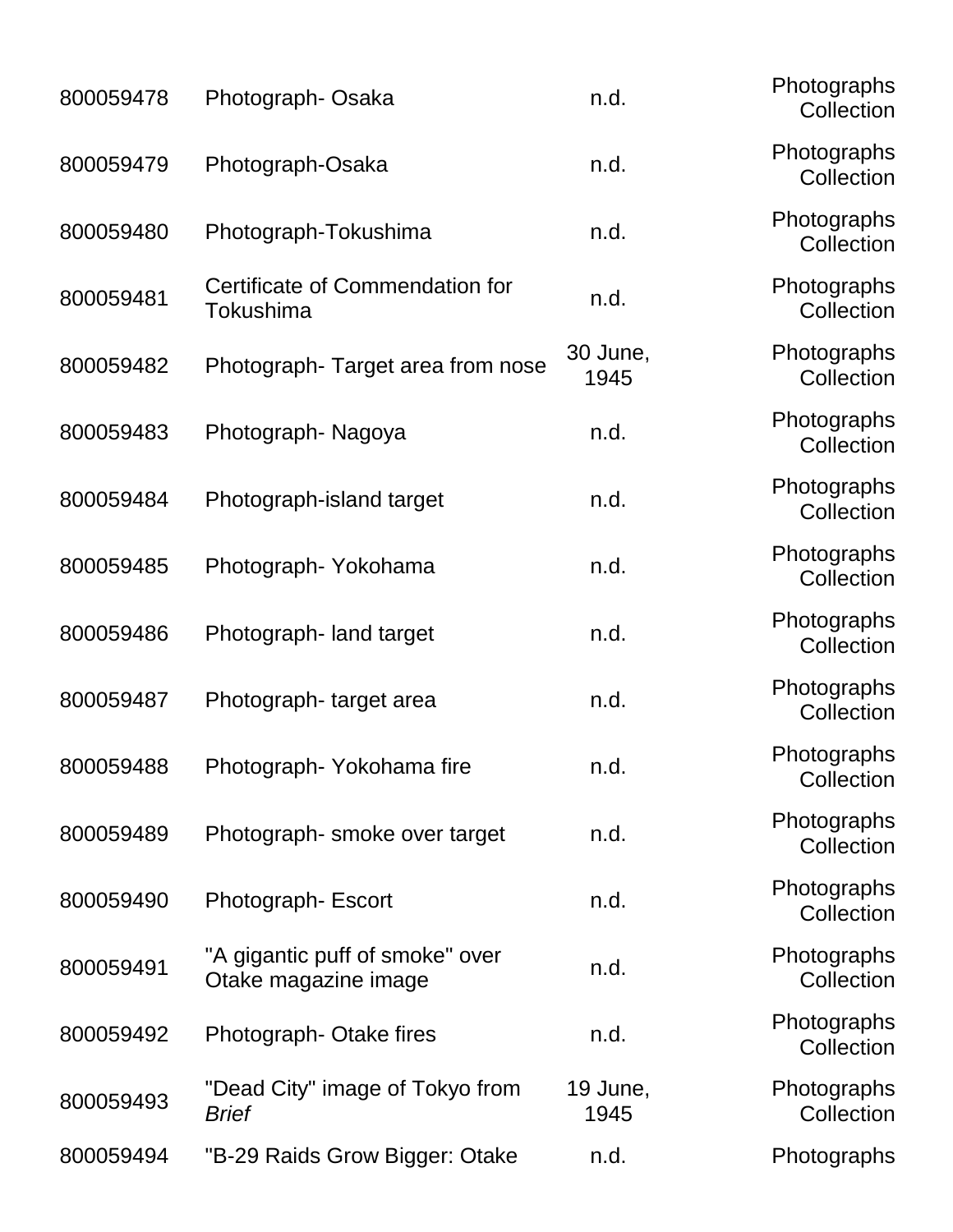|           | destroys important Jap oil refinery"                                       |                      | Collection                |
|-----------|----------------------------------------------------------------------------|----------------------|---------------------------|
|           |                                                                            |                      |                           |
| 800059495 | "Diving into the B-29s" magazine<br>image                                  | n.d.                 | Photographs<br>Collection |
| 800059496 | Pamphlet dropped on Japanese<br>civilians (2 copies)                       | 1945                 | Photographs<br>Collection |
| 800059497 | Certificate for combat training                                            | 17<br>March,<br>1945 | Photographs<br>Collection |
| 800059498 | Certificate of Commendation for<br>Nakaiima A/C Engine Plant,<br>Musashino | n.d.                 | Photographs<br>Collection |
| 800059499 | Photograph-Tokyo aerial shot                                               | n.d.                 | Photographs<br>Collection |
| 800059500 | Photograph-Tokyo aerial shot                                               | n.d.                 | Photographs<br>Collection |
| 800059501 | Photograph-aerial view of city                                             | n.d.                 | Photographs<br>Collection |
| 800059502 | Photograph- aerial view of city with<br>some devastation                   | n.d.                 | Photographs<br>Collection |
| 800059503 | Photograph- aerial view of<br>destroyed city                               | n.d.                 | Photographs<br>Collection |
| 800059504 | Photograph- aerial view of<br>destroyed city                               | n.d.                 | Photographs<br>Collection |
| 800059505 | Photograph- parachutes dropping                                            | n.d.                 | Photographs<br>Collection |
| 800059506 | Photograph- parachutes dropping                                            | n.d.                 | Photographs<br>Collection |
| 800059507 | Photograph- aerial view "PW"<br>Chapei Ass'y                               | n.d.                 | Photographs<br>Collection |
| 800059508 | Photograph- aerial view of "Thanks"<br>300 Men"                            | n.d.                 | Photographs<br>Collection |
| 800059509 | Photograph- destroyed factory                                              | n.d.                 | Photographs<br>Collection |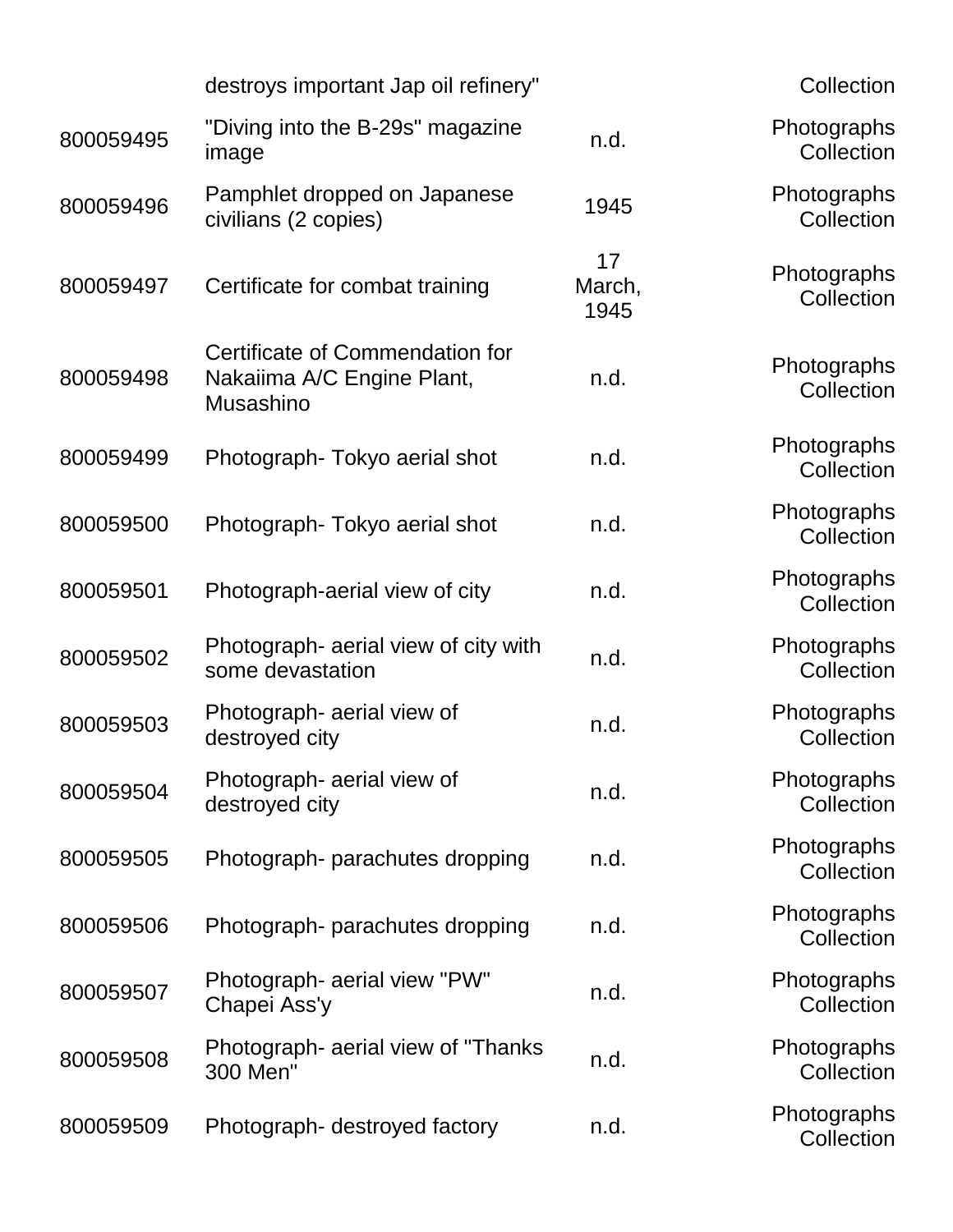| 800059510 | Photograph-flooded city center                           | n.d.           | Photographs<br>Collection |
|-----------|----------------------------------------------------------|----------------|---------------------------|
| 800059511 | Photograph- with PW buildings                            | n.d.           | Photographs<br>Collection |
| 800059512 | Photograph- island and water from<br>the air             | n.d.           | Photographs<br>Collection |
| 800059513 | Photograph- aerial with nose of<br>plane visible         | n.d.           | Photographs<br>Collection |
| 800059514 | Photograph-Truk (Dublon)                                 | 8 May,<br>1946 | Photographs<br>Collection |
| 800059515 | Photograph- propeller with smoke<br>in background        | n.d.           | Photographs<br>Collection |
| 800059516 | Photograph- propeller and nose on<br>grounded B-29       | n.d.           | Photographs<br>Collection |
| 800059517 | Photograph- Planes in formation in<br>distance           | n.d.           | Photographs<br>Collection |
| 800059518 | Photograph-Planes in formation<br>over mountain Fujiyama | n.d.           | Photographs<br>Collection |
| 800059519 | Photograph-grounded B-29s                                | n.d.           | Photographs<br>Collection |
| 800059520 | Photograph- plane over<br>Matsuyama                      | n.d.           | Photographs<br>Collection |
| 800059521 | Photograph- plane over water,<br>target area             | n.d.           | Photographs<br>Collection |
| 800059522 | Photograph-formation over water                          | n.d.           | Photographs<br>Collection |
| 800059523 | Photograph- 5 planes in formation<br>over water          | n.d.           | Photographs<br>Collection |
| 800059524 | Photograph- over Kushira                                 | n.d.           | Photographs<br>Collection |
| 800059525 | Photograph-Kobe                                          | n.d.           | Photographs<br>Collection |
| 800059526 | Photograph- B-29 Superfortress in                        | n.d.           | Photographs               |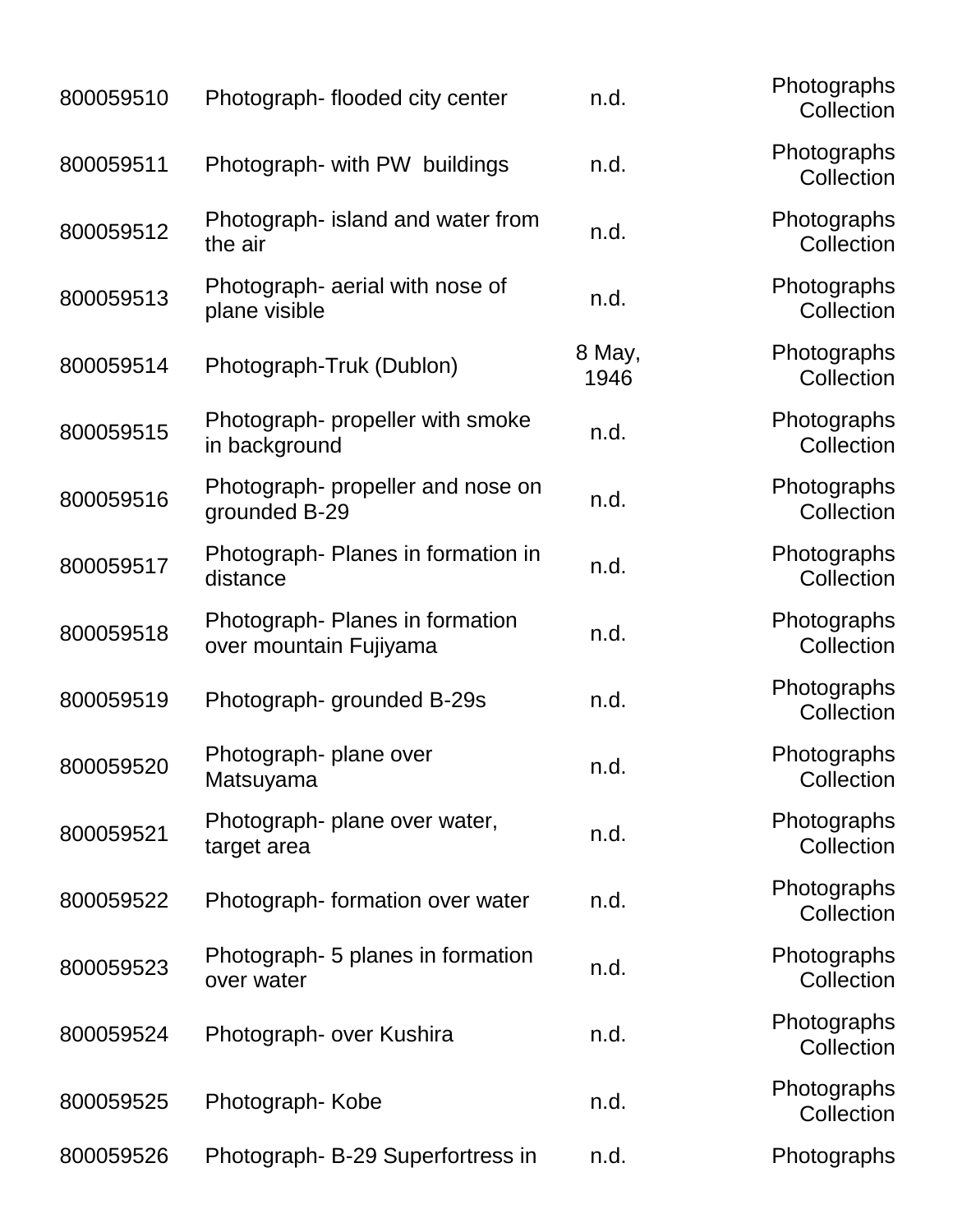| formation |  |
|-----------|--|
|           |  |
|           |  |
|           |  |

Collection

| 800059527 | Photograph- Kanoya                                 | n.d.             | Photographs<br>Collection |
|-----------|----------------------------------------------------|------------------|---------------------------|
| 800059528 | Photograph- 2 planes over island                   | n.d.             | Photographs<br>Collection |
| 800059529 | Photograph- "On the way up"                        | n.d.             | Photographs<br>Collection |
| 800059530 | Photograph- crew in front of<br>propeller          | n.d.             | Photographs<br>Collection |
| 800059531 | Letter of Commendation for<br>outstanding crew     | 1 March,<br>1945 | Photographs<br>Collection |
| 800059532 | Photograph- aerial view of water<br>and island     | n.d.             | Photographs<br>Collection |
| 800059533 | Photograph- Koriyama Chem.<br><b>Works</b>         | n.d.             | Photographs<br>Collection |
| 800059534 | Photograph-Tachiarai                               | n.d.             | Photographs<br>Collection |
| 800059535 | Photograph-"Just about the time of<br>the signing" | n.d.             | Photographs<br>Collection |
| 800059536 | Photograph-Ariel view of signing                   | n.d.             | Photographs<br>Collection |
| 800059537 | Photograph- Japanese ground<br>damage              | n.d.             | Photographs<br>Collection |
| 800059538 | Photograph- Saipan Sugar Mill                      | n.d.             | Photographs<br>Collection |
| 800059539 | Photograph- Tokyo 11 A/B Div. Mi<br>sign           | n.d.             | Photographs<br>Collection |
| 800059540 | Photograph- parachutes dropping<br>over field      | n.d.             | Photographs<br>Collection |
| 800059541 | Photograph- bridge and waterway                    | n.d.             | Photographs<br>Collection |
| 800059542 | Photograph- building and flood                     | n.d.             | Photographs<br>Collection |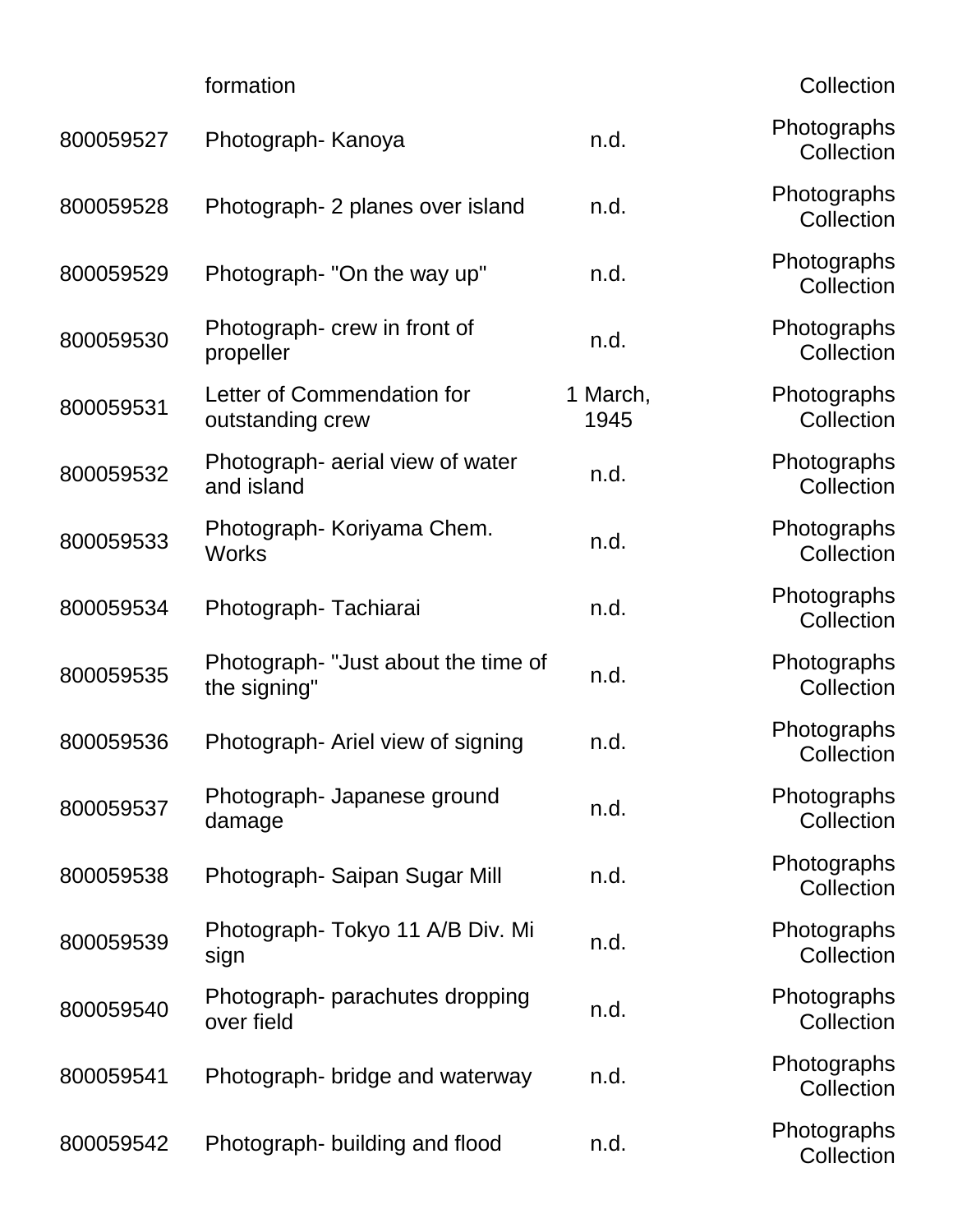| 800059543 | Bombardier's Flimsy Kumagaya<br>Urban Area                            | $14 - 15$<br>August,<br>1945 | Photographs<br>Collection |
|-----------|-----------------------------------------------------------------------|------------------------------|---------------------------|
| 800059544 | <b>Bombardier's Flimsy Nobeoka</b>                                    | 29 June,<br>1945             | Photographs<br>Collection |
| 800059545 | Bombardier's Flimsy Nakajima,<br><b>Musashino Plant</b>               | 8 August,<br>1945            | Photographs<br>Collection |
| 800059546 | Photograph-Smoke cloud<br>(oversize)                                  | n.d.                         | Photographs<br>Collection |
| 800059547 | Photograph- Japanese factory<br>grounds                               | n.d.                         | Photographs<br>Collection |
| 800059548 | Photograph-Bomber plane on<br>ground                                  | n.d.                         | Photographs<br>Collection |
| 800059549 | Photograph-Tokyo Area Nakajima<br>Aircraft-Musashino Plant (oversize) | February,<br>1945            | Photographs<br>Collection |
| 800059550 | Description of the Beech AT-11<br>"Kansan"                            | n.d.                         | Photographs<br>Collection |
|           |                                                                       |                              |                           |
|           | <b>Wartime</b>                                                        | 1942,<br>n.d.                |                           |
| 800059551 | Photo Album from OCS school in<br>Miami Beach, Florida                | <b>July 1942</b>             | Photographs<br>Collection |
| 800059552 | Military portrait                                                     | n.d                          | Photographs<br>Collection |
| 800059553 | Vann with friends in Winslow,<br>Arizona                              | n.d                          | Photographs<br>Collection |
| 800059554 | Vann in dress uniform with crew                                       | n.d.                         | Photographs<br>Collection |
| 800059555 | Vann in Albuquerque, New Mexico                                       | 26 March                     | Photographs<br>Collection |
| 800059556 | Vann in front of plane                                                | n.d.                         | Photographs<br>Collection |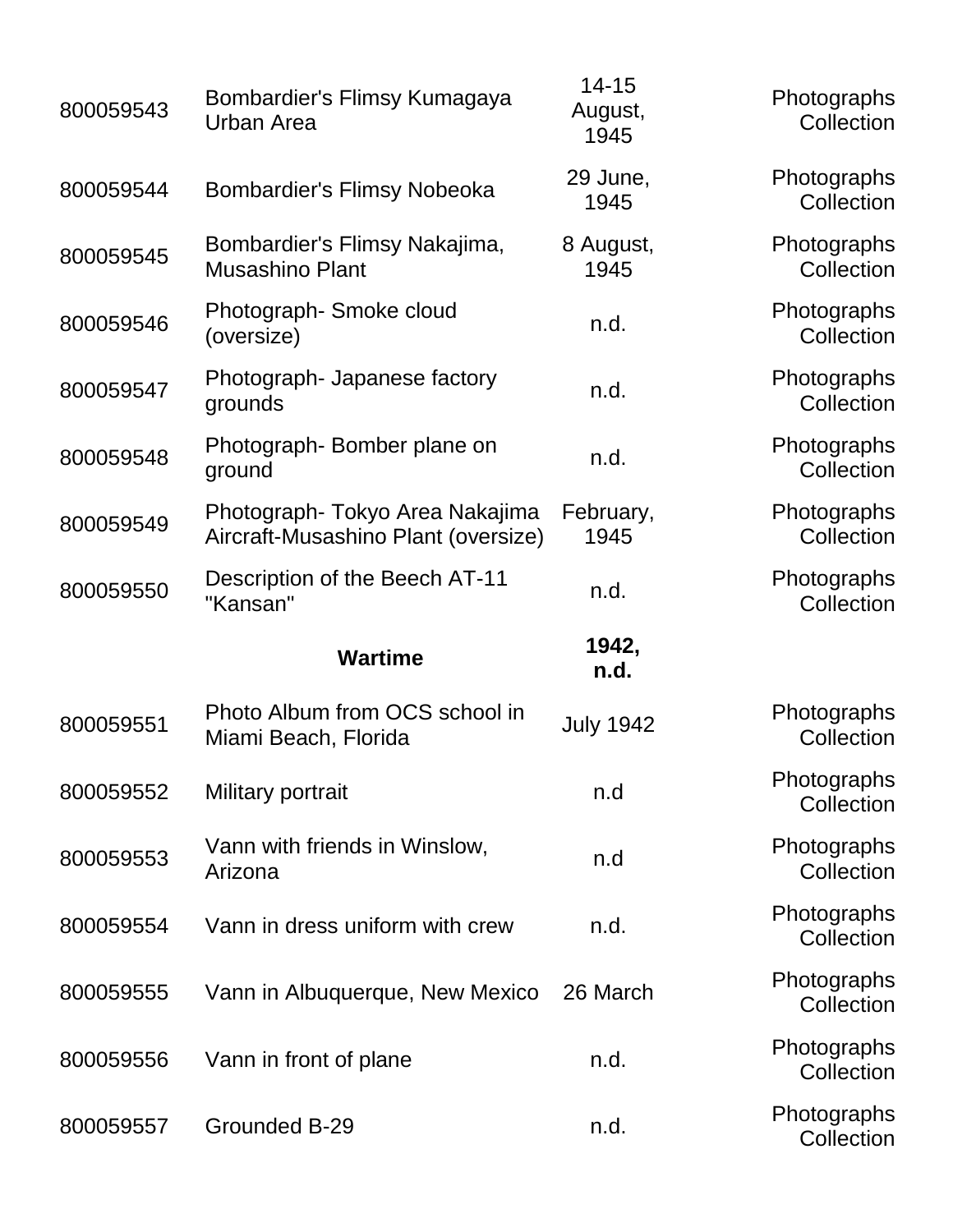| 800059558 | Tail of grounded B-29                                            | n.d.            | Photographs<br>Collection |
|-----------|------------------------------------------------------------------|-----------------|---------------------------|
| 800059559 | B-29 "Janet Sue"                                                 | n.d.            | Photographs<br>Collection |
| 800059560 | Ariel photo of Japanese city                                     | n.d.            | Photographs<br>Collection |
| 800059561 | Fellow AAF in front of "20th<br><b>Century Sweetheart"</b>       | n.d.            | Photographs<br>Collection |
| 800059562 | "Bedroom Eyes"                                                   | n.d.            | Photographs<br>Collection |
| 800059563 | Vann with crew in front of plane<br>855                          | n.d.            | Photographs<br>Collection |
| 800059564 | Vann in front of car in dress uniform<br>in King City California | 15 May,<br>1942 | Photographs<br>Collection |
| 800059565 | Vann in front of plane                                           | n.d.            | Photographs<br>Collection |
| 800059566 | Vann with crew in front of propeller                             | n.d.            | Photographs<br>Collection |
| 800059567 | Vann with crew in front of propeller<br>"G-166-2"                | n.d.            | Photographs<br>Collection |
|           | Aerial photographs 10" x 10"                                     | 1945            |                           |
| 800059568 | Alet-o                                                           | n.d.            | Photographs<br>Collection |
| 800059569 | Gifu                                                             | n.d.            | Photographs<br>Collection |
| 800059570 | Hitachi                                                          | n.d.            | Photographs<br>Collection |
| 800059571 | Kanoya                                                           | n.d.            | Photographs<br>Collection |
| 800059572 | Kanoya                                                           | n.d.            | Photographs<br>Collection |
| 800059573 | Kanoya East Fld.                                                 | n.d.            | Photographs<br>Collection |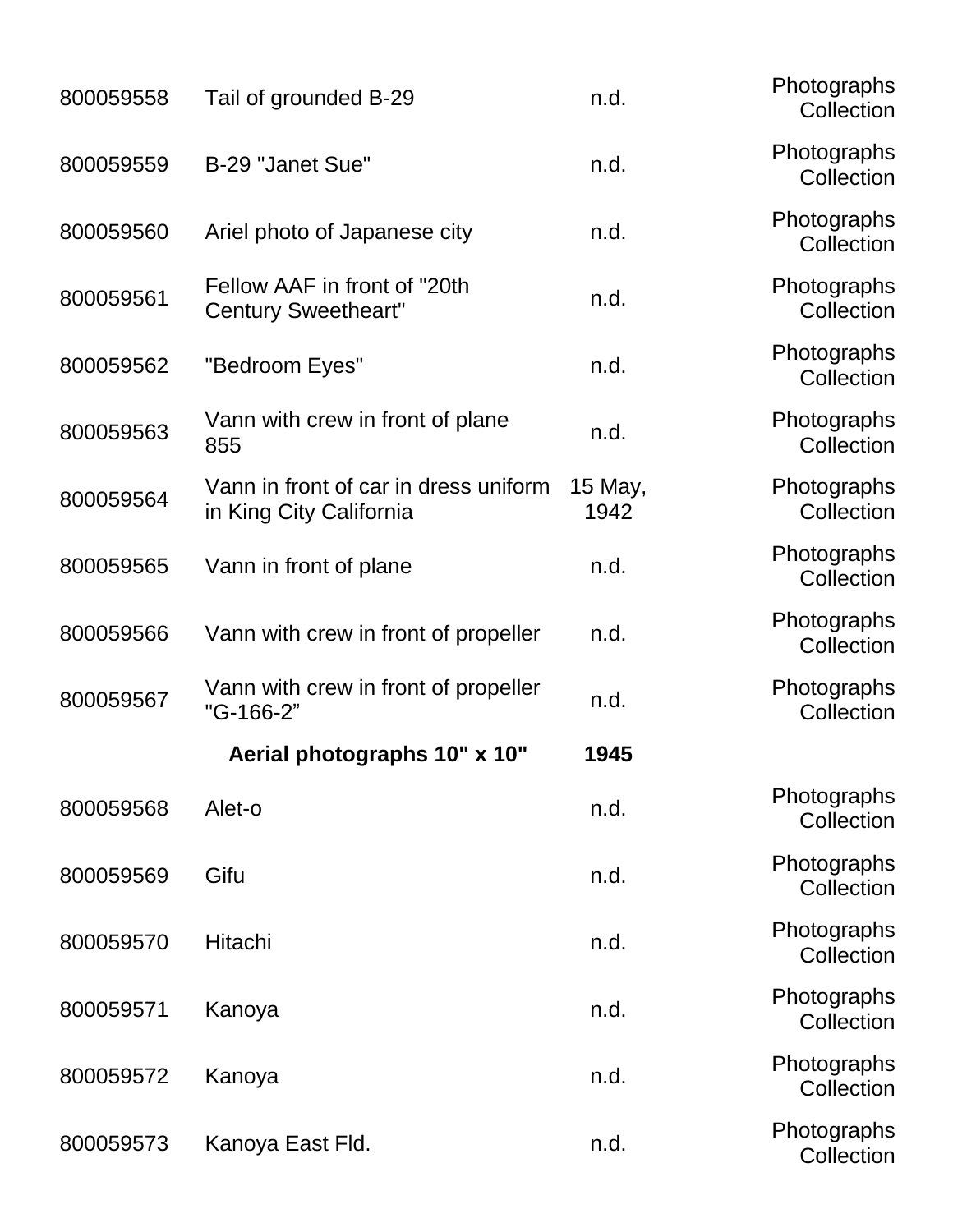| 800059574 | <b>Kushira</b>            | n.d. | Photographs<br>Collection |
|-----------|---------------------------|------|---------------------------|
| 800059575 | <b>Kushire</b>            | n.d. | Photographs<br>Collection |
| 800059576 | Nagoya                    | n.d. | Photographs<br>Collection |
| 800059577 | Shimonoseki               | n.d. | Photographs<br>Collection |
| 800059578 | Shizuoka                  | n.d. | Photographs<br>Collection |
| 800059579 | Tachiarai                 | n.d. | Photographs<br>Collection |
| 800059580 | Tamashima                 | n.d. | Photographs<br>Collection |
| 800059581 | Tamashima                 | n.d. | Photographs<br>Collection |
| 800059582 | Tamashima                 | n.d. | Photographs<br>Collection |
| 800059583 | untitled                  | n.d. | Photographs<br>Collection |
| 800059584 | untitled                  | n.d. | Photographs<br>Collection |
| 800059585 | Yawata                    | n.d. | Photographs<br>Collection |
| 800059586 | Yokohama                  | n.d. | Photographs<br>Collection |
| 800059587 | Yokohama                  | n.d. | Photographs<br>Collection |
|           | Ariel Photographs 4" x 5" | 1945 |                           |
| 800059588 | 3 B-29s over water        | n.d. | Photographs<br>Collection |
| 800059589 | <b>Bombed factory</b>     | n.d. | Photographs<br>Collection |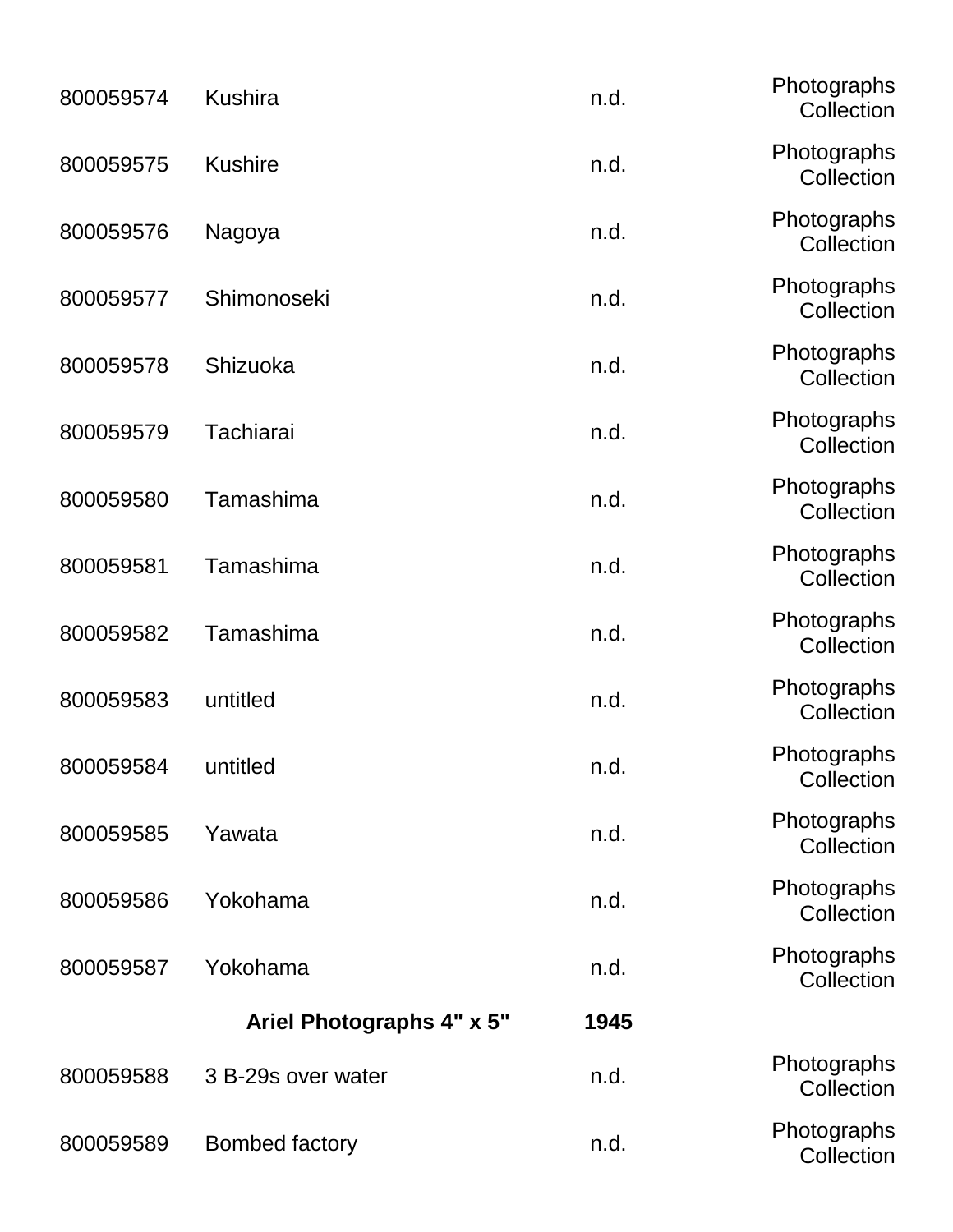| 800059590 | <b>Bombs Away</b>                                        | n.d.                            | Photographs<br>Collection |
|-----------|----------------------------------------------------------|---------------------------------|---------------------------|
| 800059591 | bridge and city                                          | n.d.                            | Photographs<br>Collection |
| 800059592 | Display of Force Osaka                                   | n.d.                            | Photographs<br>Collection |
| 800059593 | <b>Kushira</b>                                           | n.d.                            | Photographs<br>Collection |
| 800059594 | O Town                                                   | n.d.                            | Photographs<br>Collection |
| 800059595 | P-51 Escort                                              | n.d.                            | Photographs<br>Collection |
| 800059596 | palace grounds                                           | n.d.                            | Photographs<br>Collection |
| 800059597 | unidentified bombed city                                 | n.d.                            | Photographs<br>Collection |
| 800059598 | unidentified bombed city                                 | n.d.                            | Photographs<br>Collection |
| 800059599 | unidentified bombed city                                 | n.d.                            | Photographs<br>Collection |
| 800059600 | unidentified bombed city                                 | n.d                             | Photographs<br>Collection |
|           | <b>Family Photographs</b>                                | 1906,<br>1915,<br>1952,<br>n.d. |                           |
| 800059601 | Wedding photo of John and<br><b>Frances Sedlack</b>      | 1906                            | Photographs<br>Collection |
| 800059602 | Charles Vann (baby) and Charles<br>Vyhnanek III (father) | 1915                            | Photographs<br>Collection |
| 800059603 | baby portrait                                            | n.d.                            | Photographs<br>Collection |
| 800059604 | portrait of John Sedlack                                 | n.d.                            | Photographs               |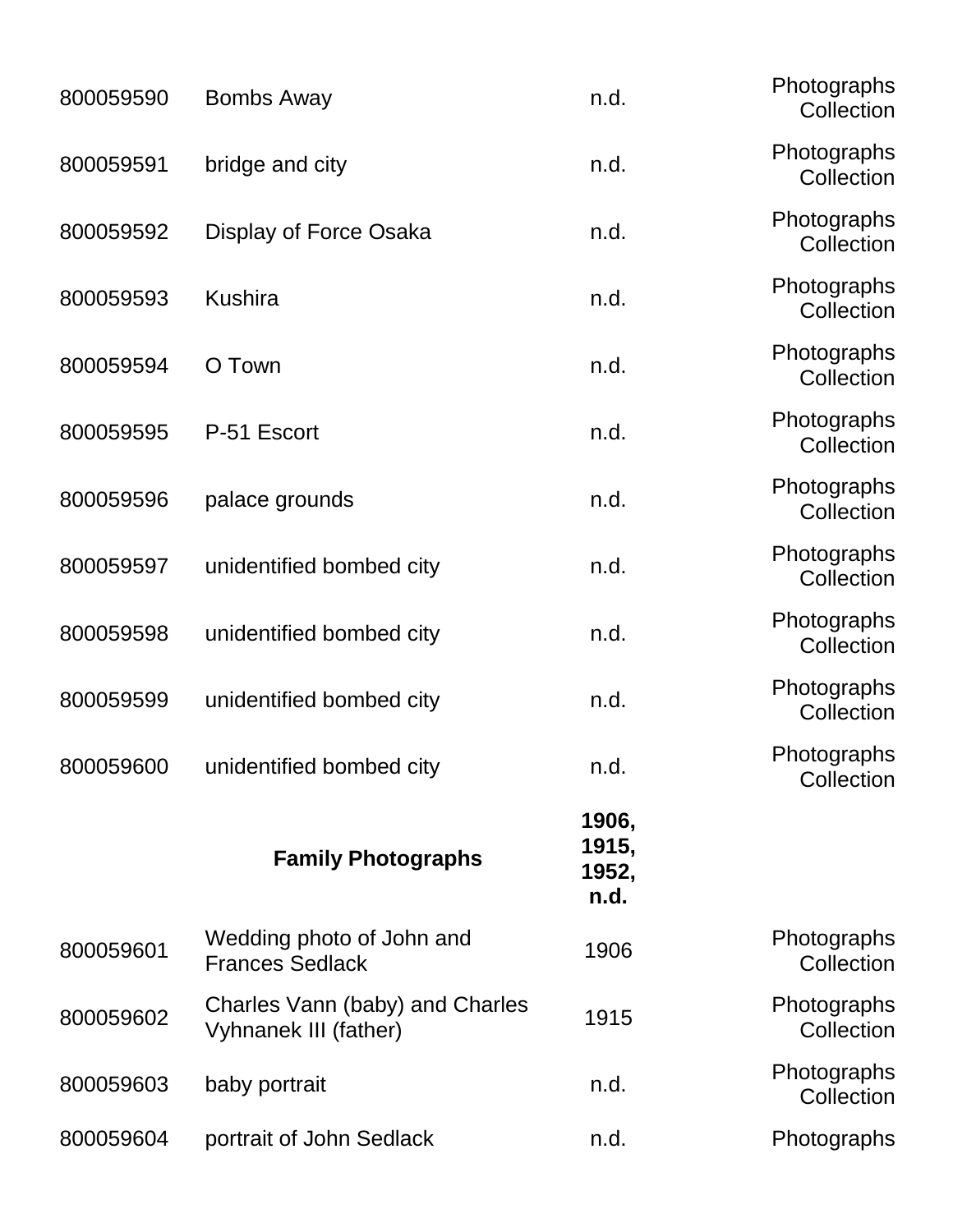**Collection** 

| John Sedlack in Navy Uniform                                                                      | n.d. | Photographs<br>Collection |
|---------------------------------------------------------------------------------------------------|------|---------------------------|
| <b>Charles Vann with George</b><br>(brother), Charles I (grandfather),<br>and Charles II (father) | 1952 | Photographs<br>Collection |
| <b>Charles and Florence Vann</b><br>wedding anniversary                                           | n.d. | Photographs<br>Collection |
| <b>Charles and Florence Vann portrait</b>                                                         | n.d. | Photographs<br>Collection |
|                                                                                                   |      |                           |

### **Key Subjects**

This collection is indexed under the following headings in the Library's online catalog. Researchers interested in materials about related topics, persons, or places should search the catalog using these subject headings.

#### **Names**

Vann, Charles William

#### **Subjects**

Bombardiers--United States--Biography United States, Army Air Forces, 29th Bombardment Group United States, Army Air Forces, 43rd Bomb Squadron World War, 1939-1945--Pacific Area World War, 1939-1945--Veterans--Illinois--Biography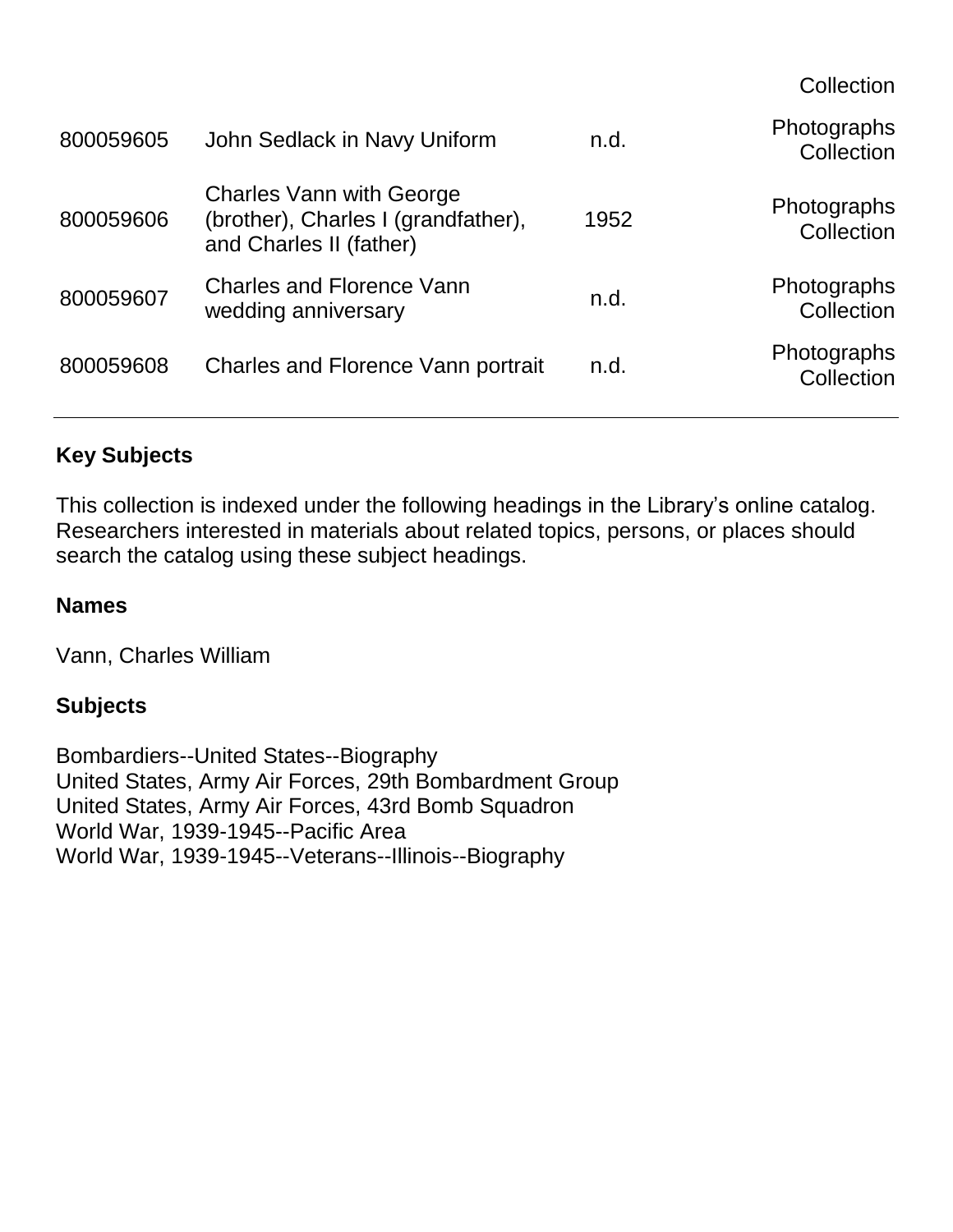## **Container List**

|   | <b>Box Folder</b> | Item ID#  | <b>Title</b>                                                                        | <b>Dates</b>        |
|---|-------------------|-----------|-------------------------------------------------------------------------------------|---------------------|
|   |                   |           | Series 1: Military Documents, 1942-1951                                             |                     |
| 1 | 1                 |           | <b>Enlistment Papers</b>                                                            | 1942                |
|   |                   |           | 800059032 Notice of Classification for service                                      | 21-Jan-42           |
|   |                   |           | 800059033 Order to Report for Enlistment                                            | 3-Mar-42            |
|   |                   |           | 800059034 Recruitment Letter                                                        | 5-Mar-42            |
|   |                   | 800059035 | Special Orders No. 11-Appointment to<br><b>Aviation Cadet</b>                       | 5-Mar-42            |
|   |                   |           | 800059036 Letter regarding shipment                                                 | 20-Mar-42           |
|   |                   |           | 800059037 Special Transportation Notice No. 228                                     | 23-Mar-42           |
|   | $\mathbf{2}$      |           | <b>Identification Cards</b>                                                         | 1943,<br>1945, n.d. |
|   |                   | 800059038 | Army Air Forces Aircraft Observer (Bomb)<br><b>Identification card</b>              | $5 - Aug-43$        |
|   |                   | 800059039 | Army Air Base Clovis, New Mexico<br><b>Identification card</b>                      | 11-Jan-45           |
|   |                   | 800059040 | War Department Identification Card                                                  | 26-Feb-45           |
|   |                   | 800059041 | <b>Identification Card head shot</b>                                                | n.d.                |
|   | 3                 |           | <b>Military Orders</b>                                                              | 1942-1944           |
|   |                   | 800059042 | Special Orders No. 145 Assignment to Miami<br>Beach (2 copies)                      | 15-Sep-42           |
|   |                   | 800059043 | Statement of Service for Longevity Pay                                              | 16-Sep-42           |
|   |                   | 800059044 | Temporary Appointment to 2nd Lieutenant (2)<br>copies)                              | 16-Sep-42           |
|   |                   | 800059045 | Special Order No. 153 Assignment for<br><b>Graduates of Officer Candidate Class</b> | 23-Sep-42           |
|   |                   | 800059046 | Special Order No. 252 Assignment to New                                             | 28-Sep-42           |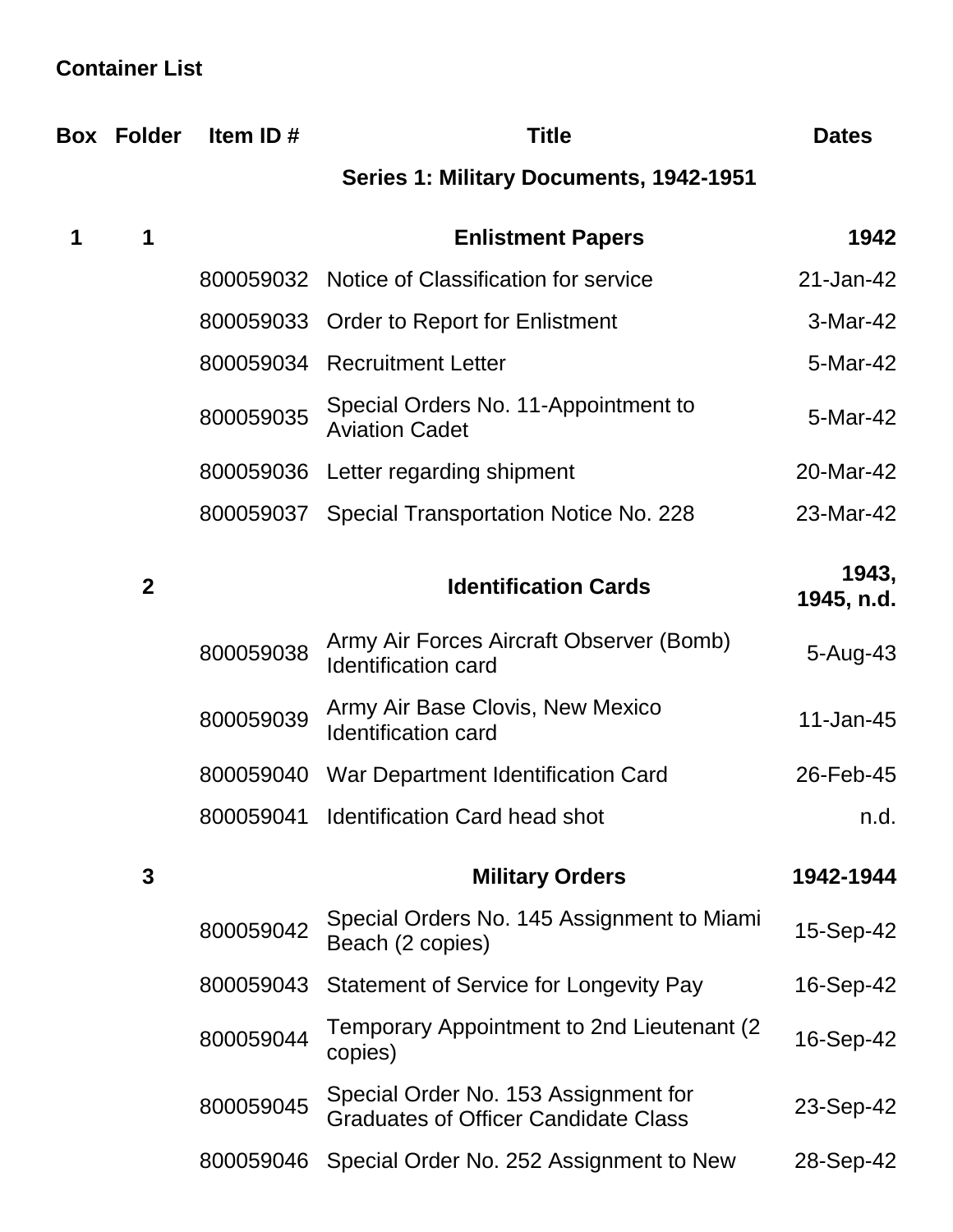York Air Defense Wing, NY, NY

| 800059047 | Special Order No. 26 Transfer to HQ & HQ<br>SQ New York Air Defense Wing, NY, NY (2)<br>Copies)    | 30-Sep-42    |
|-----------|----------------------------------------------------------------------------------------------------|--------------|
| 800059048 | Special Order No. 46 Change in Assignment                                                          | 23-Oct-42    |
| 800059049 | Special Order No. 47 Correction to Special<br>Order No. 46 (2 Copies)                              | 24-Oct-42    |
| 800059050 | Special Order No. 8 Assignment to 340th<br>Fighter Sq.                                             | 24-Oct-42    |
| 800059051 | <b>Request for Amendment of Special Orders</b>                                                     | 28-Nov-42    |
| 800059052 | Special Order No. 92 Assignment to New<br>York (2 copies)                                          | 8-Dec-42     |
| 800059053 | Special Order No. 9 Change in Assignment (2)<br>Copies)                                            | $9 - Jan-43$ |
| 800059054 | Special Order No. 50 Assignment to AAF<br>Preflight School in Ellington Field Texas (2)<br>Copies) | 19-Feb-43    |
| 800059055 | Special Orders No. 61 Report to Preflight<br>School                                                | 12-Mar-43    |
| 800059056 | Personnel Orders No. 9 Training Order (2)<br>Copies)                                               | 10-May-43    |
| 800059057 | Special Orders No. 111 Completion of Course<br>(2 Copies)                                          | 10-May-43    |
| 800059058 | Special Orders No. 114 Training Assignment                                                         | 13-May-43    |
| 800059059 | Special Orders No. 115 Housing Assignment                                                          | 14-May-43    |
| 800059060 | Special Orders No. 122 Bomb Training<br>Assignment                                                 | 22-May-43    |
| 800059061 | Special Orders No. 141 Assignment Change                                                           | 14-Jun-43    |
| 800059062 | Special Orders No. 16 Bombardier rating                                                            | 20-Jul-43    |
| 800059063 | Special Orders No. 186 Assignment to<br>Gowen Field, Boise, Idaho (2 copies)                       | 5-Aug-43     |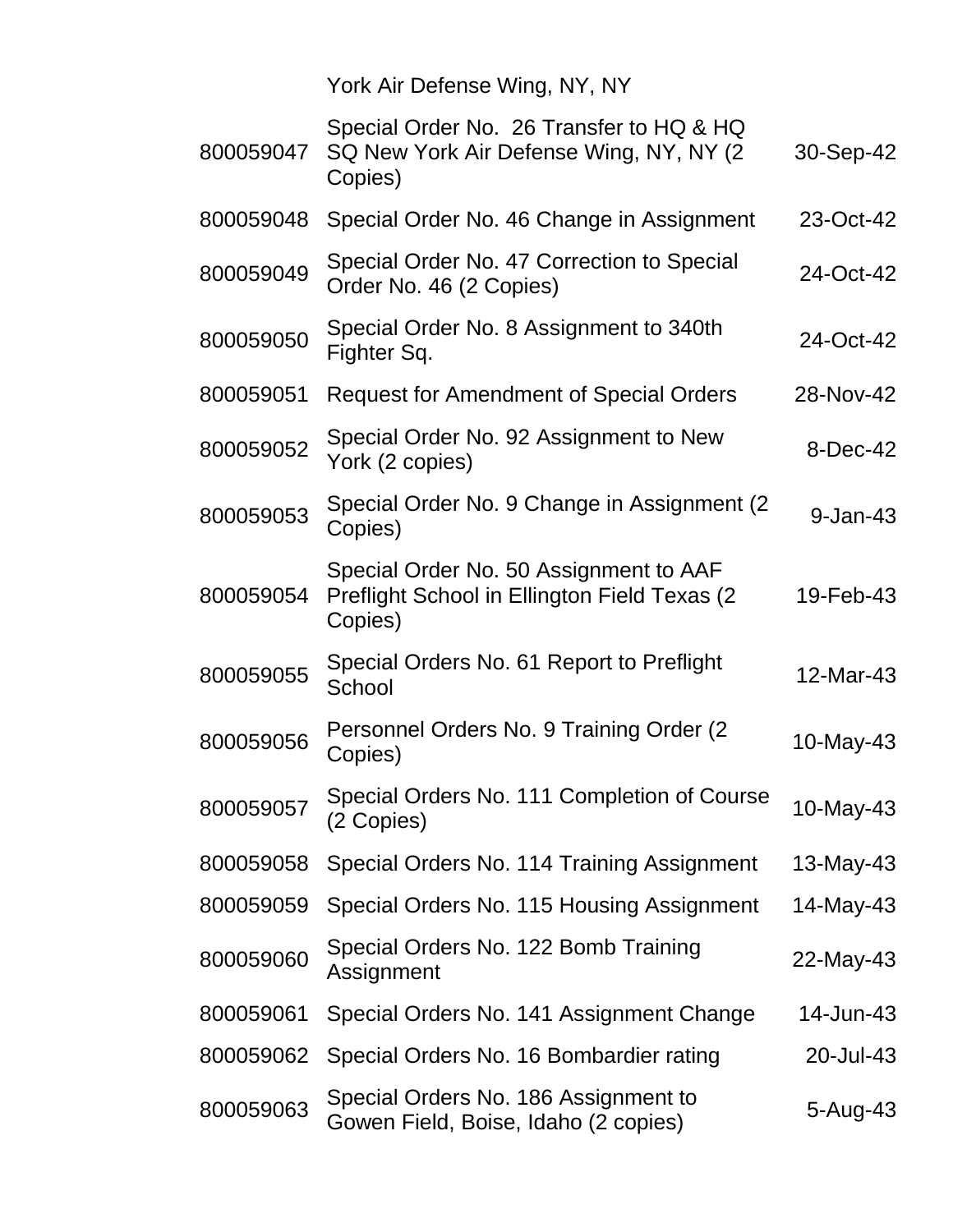|   | 800059064 | Special Orders No. 274 Assignment to special<br>training in Geneva, Nebraska             | $1-Oct-43$     |
|---|-----------|------------------------------------------------------------------------------------------|----------------|
|   | 800059065 | Special Orders No. 90 Temp promotion to 1st<br>Lieutenant (2 copies)                     | 14-Apr-44      |
|   | 800059065 | Special Orders No. 134 Leave of absence                                                  | 5-Aug-44       |
|   | 800059066 | Special Orders No. 182 Transfer to Clovis,<br>New Mexico (2 copies)                      | 22-Sep-44      |
| 5 |           | <b>Military Orders</b>                                                                   | 1945           |
|   | 800059067 | Special Orders No. 63 Leave of absence (2)<br>copies)                                    | 4-Mar-45       |
|   | 800059068 | Flying Status from Clovis, New Mexico to<br>Randolf Field, Texas (2 copies)              | 8-Mar-45       |
|   | 800059069 | Special Orders No. 75 Transfer to Kearney,<br>Nebraska (2 copies)                        | 16-Mar-45      |
|   | 800059070 | Operations Order No. 87 Transfer to San<br>Francisco, California (2 copies)              | 31-Mar-45      |
|   | 800059071 | Special Orders No. 95 Assignment to Bomb<br>Wing (2 copies)                              | 14-Apr-45      |
|   | 800059072 | Special Orders No. 75 Assignment                                                         | 15-Apr-45      |
|   | 800059073 | General Orders No. 119 Air Medal award (2<br>copies)                                     | 19-Jun-45      |
|   | 800059074 | General Orders No. 5 Air Medal (Oak-Leaf<br>Cluster) award (2 copies)                    | 19-Jul-45      |
|   | 800059075 | General Orders No. 30 Award of the Air<br>Medal (Oak-Leaf Cluster) (2 copies)            | 12-Aug-45      |
|   | 800059076 | General Orders No. 12 Asiatic-Pacific Theater<br>Ribbon (Bronze service star) (2 copies) | 20-Aug-45      |
|   | 800059077 | General Orders No. 43 Award of the<br>Distinguished-Flying Cross (2 copies)              | 24-Aug-45      |
|   | 800059078 | Special Orders No. 136 Assignment as<br><b>Supply Officer</b>                            | $5-$ Sep $-45$ |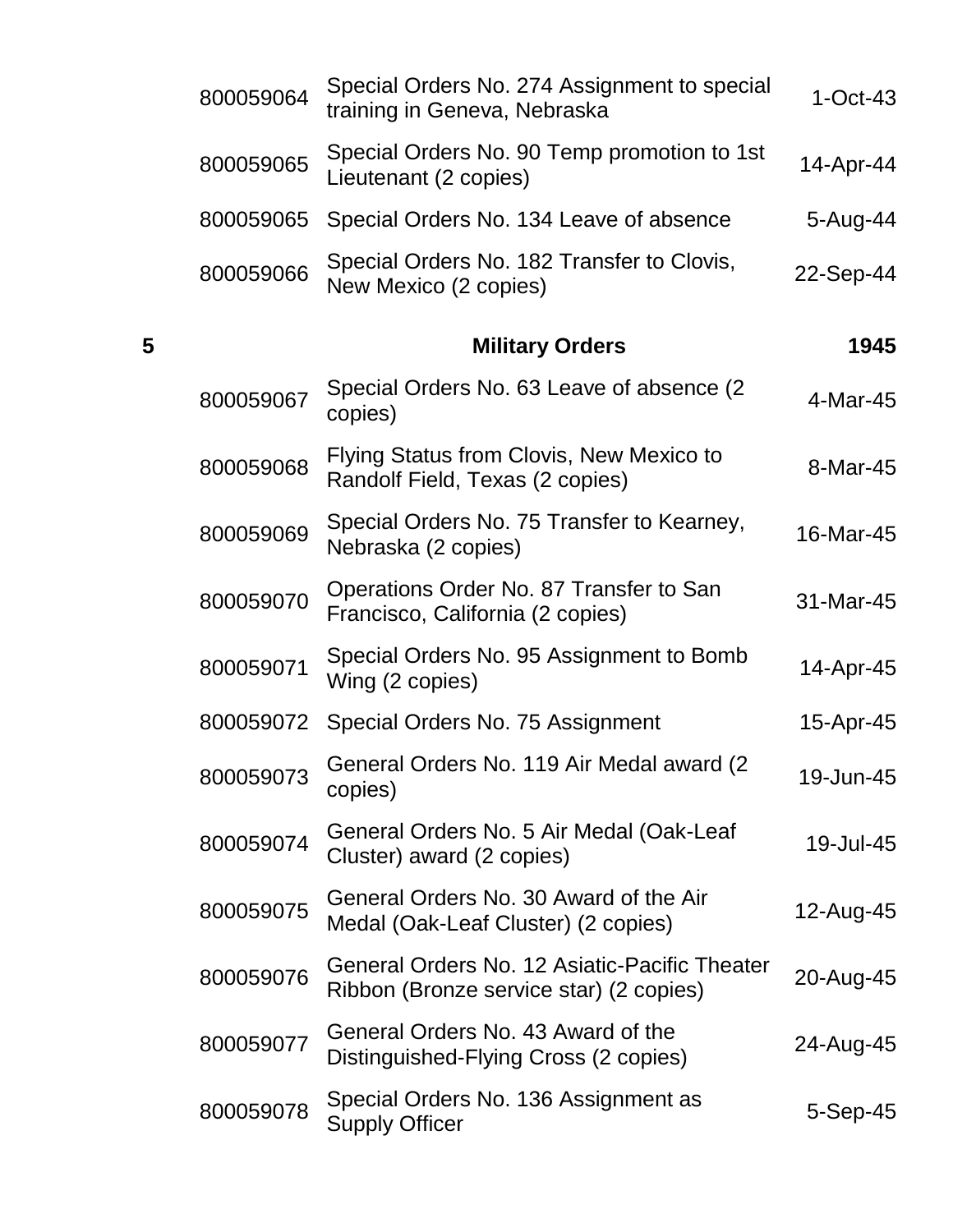|   | 800059079 | Special Orders No. 229 Assignment (2)<br>copies)                | 20-Sep-45                    |
|---|-----------|-----------------------------------------------------------------|------------------------------|
|   | 800059080 | Special Orders No. 257 Assignment to Air<br>Echelon             | 24-Sep                       |
|   | 800059081 | Special Orders No. 276 Transfer (2 copies)                      | 13-Oct-45                    |
|   | 800059082 | Special Orders No. 267 Recuperation time                        | 26-Oct-45                    |
|   | 800059083 | Special Orders No. 352 Transfer to<br>Separation base (2copies) | 18-Dec-45                    |
|   | 800059084 | Special Orders No. 304 Transfer to Inactive<br>status           | 21-Dec-45                    |
| 6 |           | <b>Personal Equipment Issue</b>                                 | 1942-<br>1945,<br>1948, n.d. |
|   | 800059085 | Wofford Military Shop uniform receipt                           | $5-Sep-42$                   |
|   | 800059086 | <b>Shipping Ticket</b>                                          | 5-Dec-42                     |
|   | 800059087 | Kit Flyer- Tech. Order                                          | 23-Jan-43                    |
|   | 800059088 | Receipt for oxygen mask                                         | 7-Jun-43                     |
|   | 800059089 | <b>Tally-Out Packing or Loading List</b>                        | 15-Jun-43                    |
|   | 800059090 | Shipping Ticket (2 copies)                                      | 24-Jul-43                    |
|   | 800059091 | Voucher for Oxygen Mask                                         | 4-Aug-43                     |
|   |           | 800059092 Shipping Ticket                                       | 4-Aug-43                     |
|   | 800059093 | <b>Shipping Ticket</b>                                          | 5-Aug-43                     |
|   | 800059094 | Flyer's Personal Equipment Record (2 copies)                    | 29-Sep-43                    |
|   | 800059095 | <b>Individual Issue Record</b>                                  | 1944                         |
|   | 800059096 | Bombardier's Kit Hand Receipt                                   | 26-Jan-44                    |
|   | 800059097 | <b>Shipping Ticket</b>                                          | 11-Jul-44                    |
|   | 800059098 | <b>Property Turn In Slip</b>                                    | 19-Oct-45                    |
|   | 800059099 | <b>Individual AAF Issue Record</b>                              | 1945                         |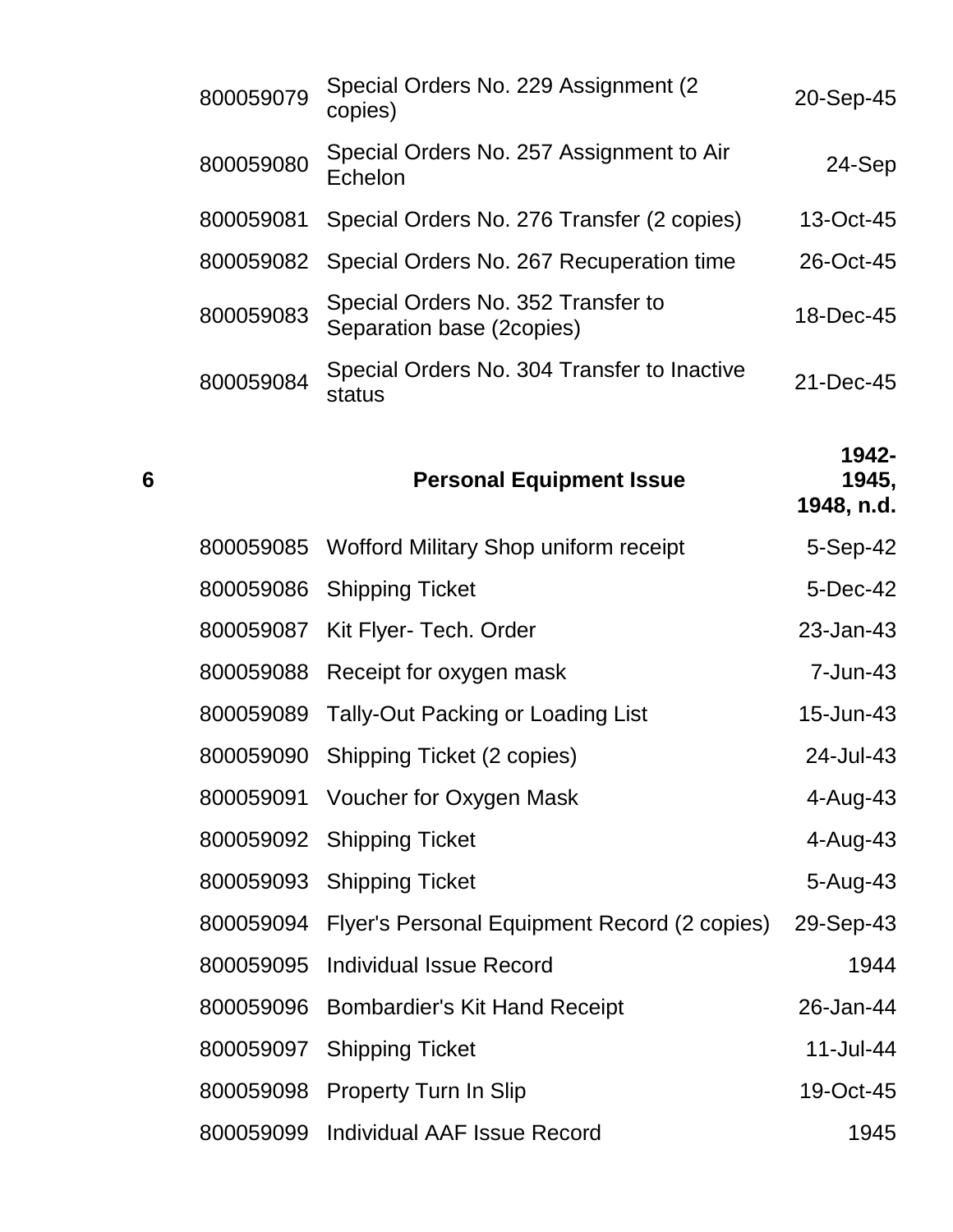|   | 800059100 | Squadron Check Sheet and/or Shipping<br><b>Ticket</b>                                                                             | 27-Sep-45  |
|---|-----------|-----------------------------------------------------------------------------------------------------------------------------------|------------|
|   | 800059101 | <b>Memorandum Receipt</b>                                                                                                         | 18-May-48  |
|   | 800059102 | <b>Personnel Records Check List</b>                                                                                               | n.d.       |
| 7 |           | <b>Service Records</b>                                                                                                            | 1941-1947  |
|   | 800059103 | <b>Officer's and Warrant Officer's Qualification</b><br>Card                                                                      | 1941-1943  |
|   | 800059104 | Certificate of Honorable Discharge from Army<br>Air Force to accept commission as Second<br>Lieutenant in the AUS (one photocopy) | 15-Sep-42  |
|   | 800059105 | Diploma from Army Air Force Officer<br><b>Candidate School</b>                                                                    | 16-Sep-42  |
|   | 800059106 | Chronological statement of duties                                                                                                 | 8-Nov-42   |
|   | 800059107 | Army Air Force Bombardier School<br><b>Graduation Announcement</b>                                                                | 5-Aug-43   |
|   | 800059108 | Certificate of completion the turret training                                                                                     | 8-Aug-43   |
|   | 800059109 | Certificate of enlistment and commissioned<br>service                                                                             | 15-Apr-45  |
|   | 800059110 | Commendation for Outstanding performance<br>of duty (2 copies)                                                                    | $1-Mar-45$ |
|   | 800059111 | Certificate of commissioned appointment to<br>1st Lt. (2 copies)                                                                  | 21-Mar-45  |
|   | 800059112 | Regarding return to civilian life                                                                                                 | 28-Apr-45  |
|   | 800059113 | <b>Officer's Clearance Record</b>                                                                                                 | 20-Sep-45  |
|   |           | 800059114 Clearance Certificate                                                                                                   | 20-Sep-45  |
|   | 800059115 | List of Badges and Ribbons                                                                                                        | 21-Sep-45  |
|   |           | 800059116 Receipt for rations                                                                                                     | 15-Oct-45  |
|   |           | 800059117 Base Clearance Sheet                                                                                                    | 16-Oct-45  |
|   | 800059118 | Itinerary to Mather Field, California                                                                                             | 19-Oct-45  |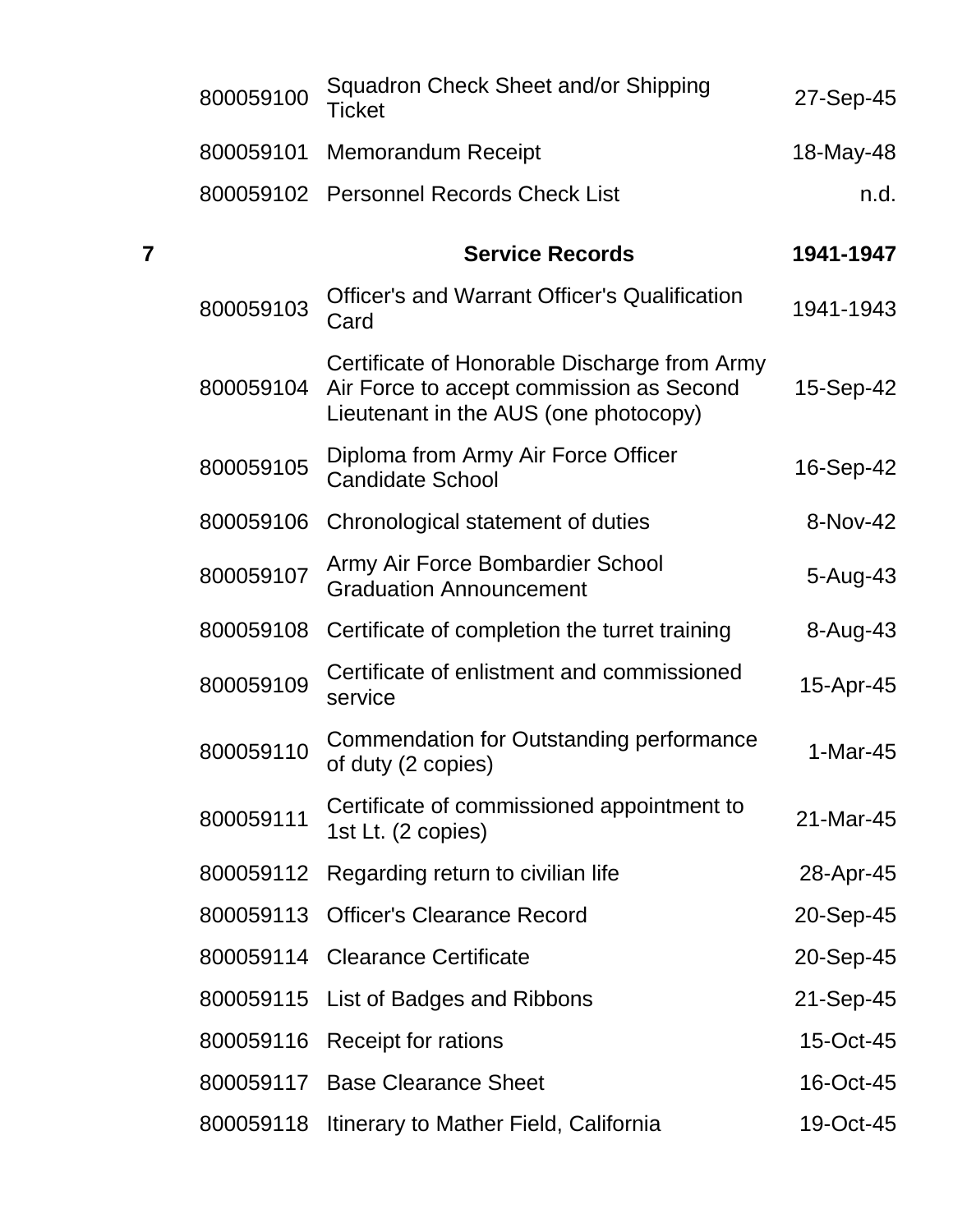|   |           | 800059119 Officer's Clearance                                       | 18-Dec-45               |
|---|-----------|---------------------------------------------------------------------|-------------------------|
|   | 800059120 | Receipt for Officer's Mess at Santa Ana Army<br>Air Base            | 19-Dec-45               |
|   | 800059121 | <b>Claim for Settlement-Unused Leave</b>                            | 30-Aug-46               |
|   | 800059122 | Certificate of promotion to Captain of Air<br>Corps                 | $6$ -Dec-46             |
|   | 800059123 | <b>Request for Service Record Data</b>                              | 15-Apr-47               |
|   | 800059124 | Response to Claim for Settlement-Unused<br>Leave                    | 30-Apr-47               |
|   |           | 800059125 Officer's Record of leave Granted                         | 30-Apr-47               |
| 8 |           | <b>Training and Combat Records</b>                                  | 1942-<br>1945, n.d.     |
|   | 800059126 | Letter regarding Elimination from Pilot<br>Training                 | $3-Dec-42$              |
|   |           |                                                                     |                         |
|   | 800059127 | 365th Fighter Group Roster of Officers                              | 19-Jan-43               |
|   | 800058128 | Record of Bombardier's Average Errors and<br><b>Probable Errors</b> | June-July<br>1943       |
|   |           | 800058129 Qualification Report-Bombardier                           | August 5<br>1943        |
|   |           | 800059130 Chamber Flight Record                                     | 24-Aug-43               |
|   | 800059131 | Individual Flight Record (Student)                                  | June-<br>August<br>1943 |

800059133 Bombardier Instructor's Flight Check Report 1-Jan-45

800059134 Bombing Flight Record 7-Jan-45

800059135 Bombing Flight Records

January 10 1945- Feburary 19 1945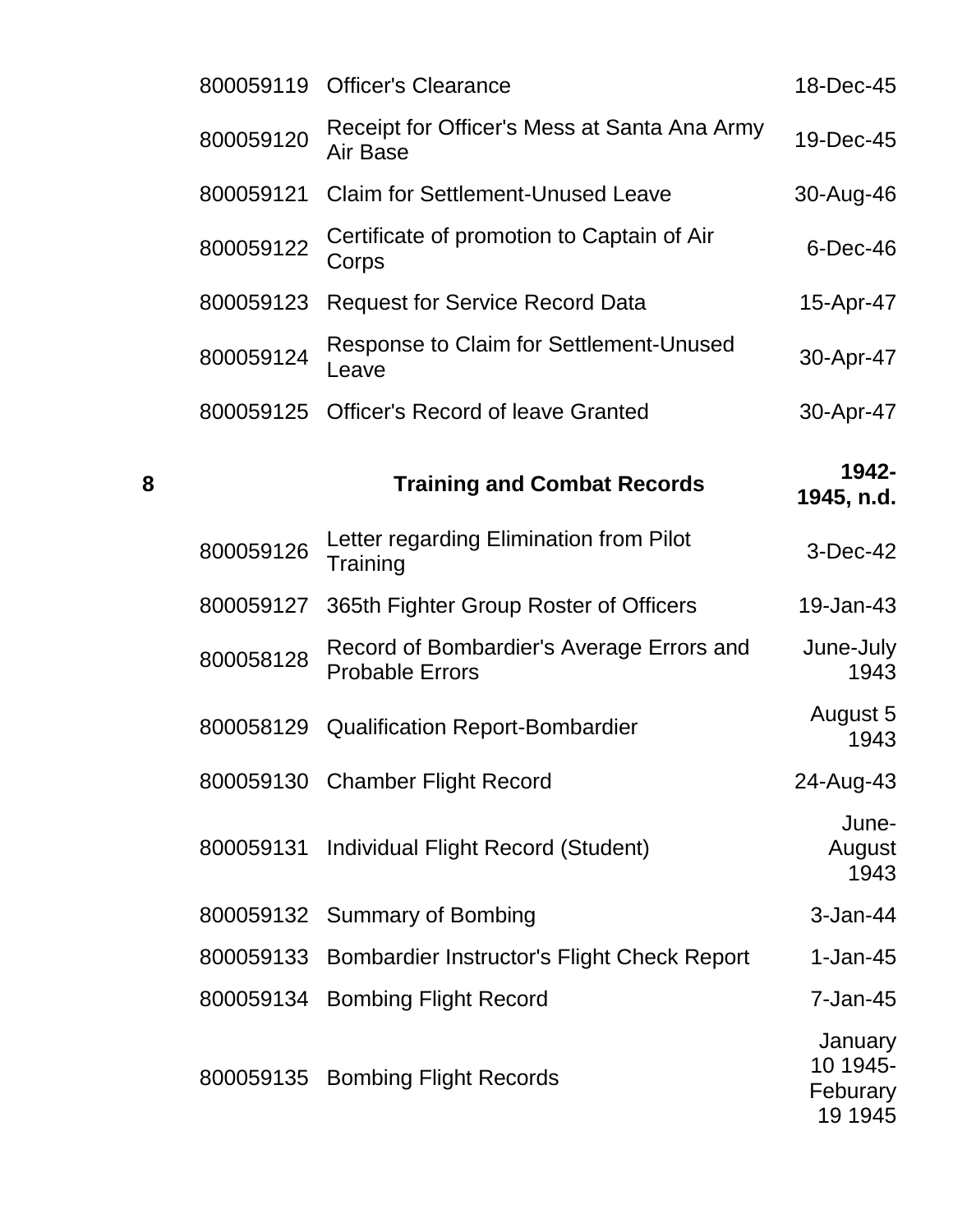|   |           | 800059136 Bombardiers Flight Training Missions                                | Jan-Mar<br>1945                       |
|---|-----------|-------------------------------------------------------------------------------|---------------------------------------|
|   |           | 800059137 Summary of Bombing                                                  | January -<br>February<br>1945         |
|   |           | 800059138 Individual Flight Record                                            | August<br>1943-<br>March<br>1945      |
|   | 800059139 | <b>Bombardiers' Information File Temporary</b><br><b>Record of Compliance</b> | <b>Mar-45</b>                         |
|   |           | 800059140 Combat Crew Clearance for Kearney, NE                               | 17-Mar-45                             |
|   | 800059141 | Very Heavy Bombardment Combat Crew<br>Training                                | 17-Mar-45                             |
|   |           | 800059142 Realm of the Golden Dragon card                                     | 12-Apr-45                             |
|   |           | 800059143 Record of Combat Duty                                               | 10 May<br>1945-2<br>September<br>1945 |
|   |           | 800059144 Certificate of Proficiency                                          | $1-Oct-45$                            |
|   |           | 800059145 Extract of Flying                                                   | 19-Oct-45                             |
|   |           | 800059146 Individual Flight Record (Aircraft Observer)                        | 19-Dec                                |
|   |           | 800059147 Bombardier's Questionnaire                                          | n.d.                                  |
|   |           | 800059148 Check Sheet for Form 5 File                                         | n.d.                                  |
|   |           | 800059149 Combat Instruction and Qualification                                | n.d.                                  |
|   | 800059150 | <b>Officers Qualifications</b>                                                | n.d.                                  |
|   |           | 800059151 War Department Official Business Envelop                            | n.d.                                  |
| 9 |           | <b>Military Health Records</b>                                                | 1942-1945                             |
|   |           | 800059157 Immunization Register                                               | 1942                                  |
|   | 800059158 | Immunization Register cards                                                   | 1942-1944                             |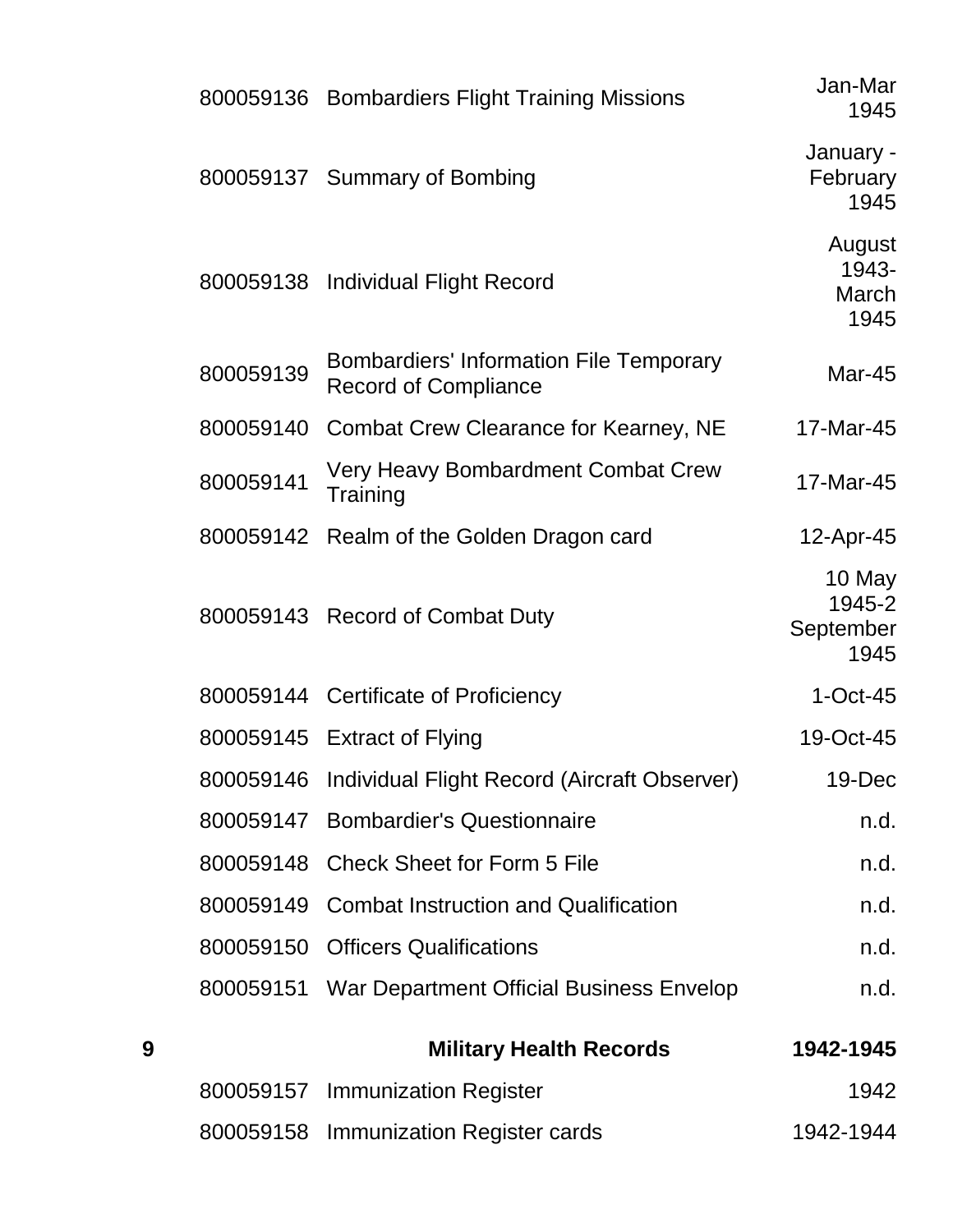|    | 800059159 | <b>Physical Record Card</b>                                                                        | 1943-1945           |
|----|-----------|----------------------------------------------------------------------------------------------------|---------------------|
|    | 800059160 | Army Air Forces Physical Fitness Test and<br><b>Record Card</b>                                    | 1944                |
|    | 800059161 | Army Air Forces Physical Fitness Test and<br><b>Record Card</b>                                    | 1945                |
|    | 800059162 | Air Transport Command Debarker's Medical<br><b>Statement</b>                                       | 1945                |
|    | 800059163 | Individual Certificate of Medical Clearance                                                        | 19-Oct-45           |
| 10 |           | <b>Separation Documents</b>                                                                        | 1945-<br>1946, n.d. |
|    | 800059164 | "Going Back to Civilian Life" booklet                                                              | Aug-45              |
|    | 800059165 | <b>Officers-Separation</b>                                                                         | 18-Dec-45           |
|    | 800059166 | Letter of Appreciation for service to National<br><b>Defense</b>                                   | 20-Dec-45           |
|    | 800059167 | Letter for Appointment under Section 37,<br>National Defense Act, as amended                       | 21-Dec-45           |
|    | 800059168 | Army of the United States Separation<br>Qualification Record (2 copies)                            | 18-Feb-46           |
|    | 800059169 | Military Record and Report of Separation<br>Certificate of Service (2 copies)                      | 18-Feb-46           |
|    | 800059170 | Army Air Forces Certificate of Appreciation for<br><b>War Service</b>                              | n.d.                |
|    | 800059171 | Certificate of Thanks for service in the Armed<br>Forces signed by President Truman (2)<br>copies) | n.d.                |
|    |           | 800059172 Counseling Check List                                                                    | n.d.                |
|    |           | 800059173 Envelop for Official Records                                                             | n.d.                |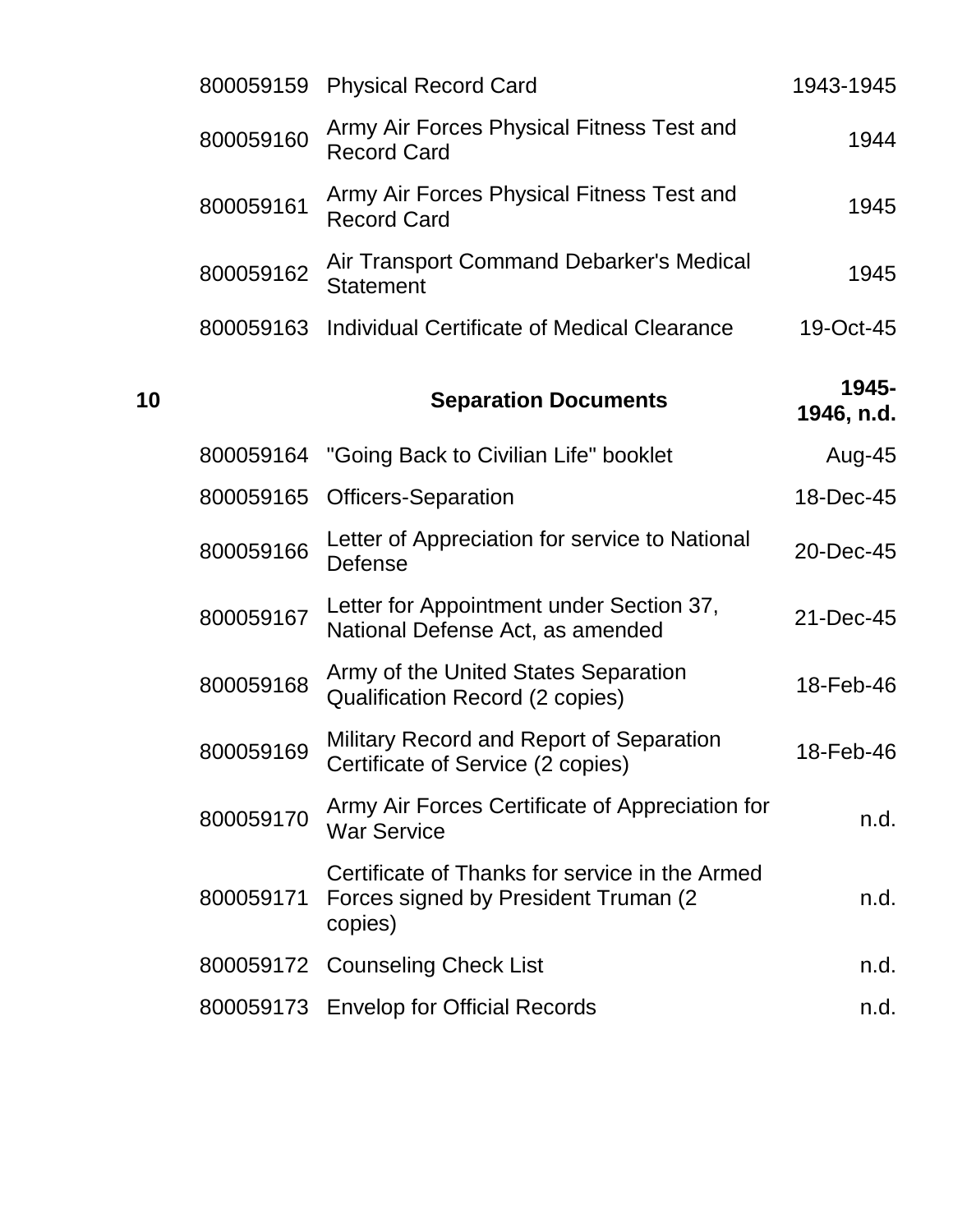| 11 |           | Life Insurance                                                                                       | 1942-<br>1951, n.d. |
|----|-----------|------------------------------------------------------------------------------------------------------|---------------------|
|    | 800059174 | National Service Life Insurance                                                                      | $1-Jul-42$          |
|    | 800059175 | Notice of Allotment Recorded for Payment of<br><b>Premiums</b>                                       | $1-Oct-42$          |
|    | 800059176 | Change of Beneficiary-National Service Life<br>Insurance                                             | 30-Aug-43           |
|    | 800059177 | <b>Continuance of National Service Life</b><br>Insurance-Information for Veterans of World<br>War II | Jun-44              |
|    | 800059178 | <b>Change of Beneficiary-National Service Life</b><br>Insurance                                      | 21-Sep-44           |
|    | 800059179 | Acknowledgement of Change of Beneficiary                                                             | 10-Oct-44           |
|    | 800059180 | Last Will and Testament of Charles W.<br>Vyhnanek, Jr. (2 copies)                                    | 4-Nov-44            |
|    | 800059181 | General Power of Attorney (2 copies)                                                                 | 4-Nov-44            |
|    | 800059182 | AAF Personal Affairs Statement (2 copies)                                                            | 27-Feb-45           |
|    | 800059183 | Insurance Form 1535A New and Liberal<br><b>Features of National Service Life Insurance</b>           | <b>Jul-45</b>       |
|    | 800059184 | Note of shortage on G.I. Insurance                                                                   | 12-Nov-47           |
|    |           | 800059185 Note of shortage on G.I. Insurance                                                         | 5-May-49            |
|    | 800059186 | VA National Service Life Insurance Premium<br>Receipt                                                | Mar-51              |
|    | 800059187 | <b>Personal Affairs Information</b>                                                                  | n.d.                |
|    | 800059188 | <b>Statement of National Service Life Insurance</b><br><b>Special Dividend Account</b>               | n.d.                |
| 12 |           | <b>Military Allowance and Compensation</b>                                                           | 1944-<br>1950, n.d. |
|    |           | 800059189 U.S. Individual Income Tax Return                                                          | 1944                |
|    |           |                                                                                                      |                     |

800059190 Authorization for Allotment of Pay (2 copies) 26-Jan-45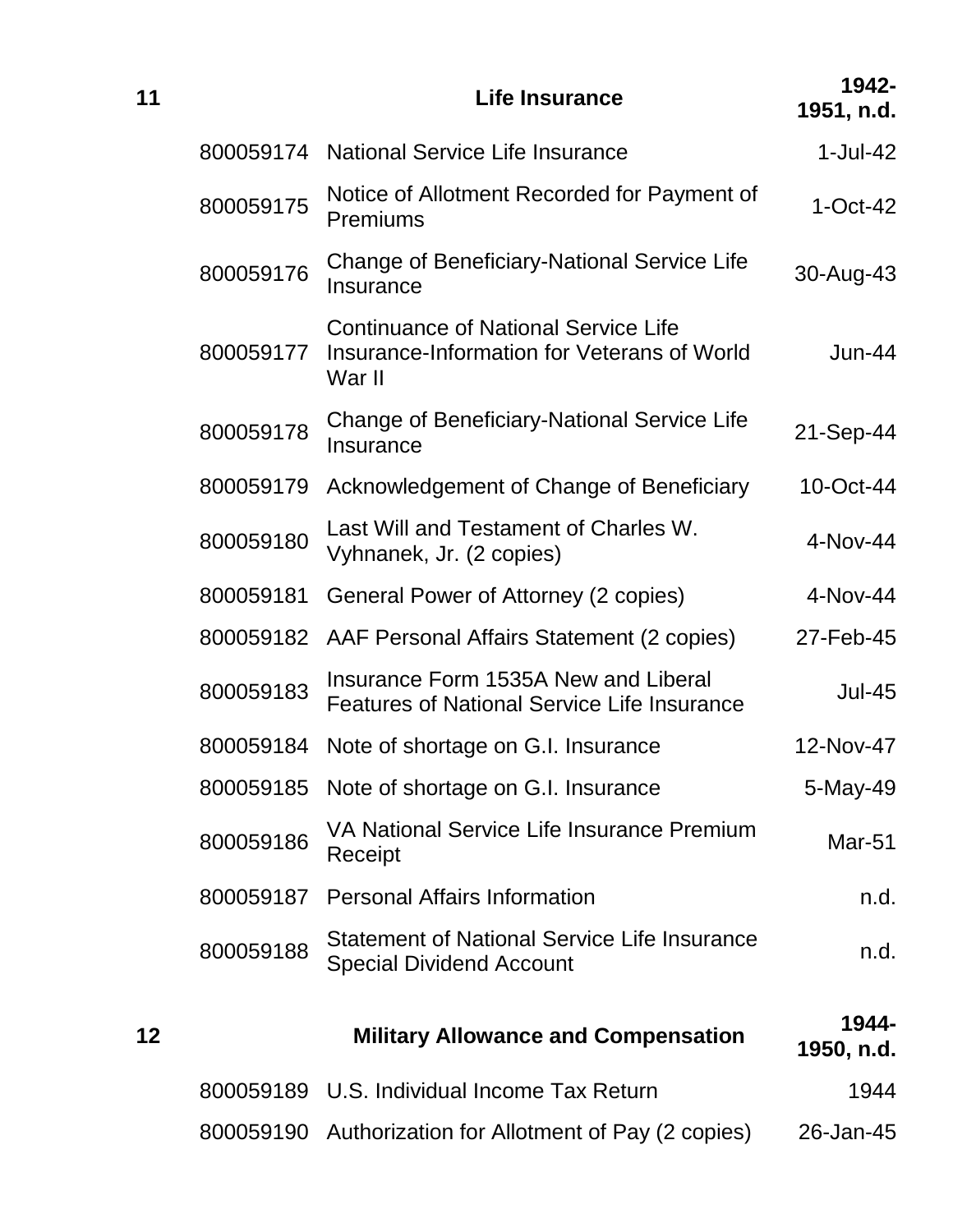|    | 800059191 | <b>Allotment Receipt</b>                                                 | 22-Feb-45           |
|----|-----------|--------------------------------------------------------------------------|---------------------|
|    | 800059192 | <b>Officer's Pay Data Card</b>                                           | 21-Mar-45           |
|    | 800059193 | Notification of Discontinuance of Allotment                              | 21-Mar-45           |
|    | 800059194 | Authorization for Allotment of Pay change (2)<br>copies)                 | 21-Mar-45           |
|    | 800059195 | <b>Per Diem Voucher</b>                                                  | Apr-45              |
|    | 800059196 | Officer's Pay, Allowance, and Mileage<br>Voucher                         | $Dec-45$            |
|    | 800059197 | The Gregg College tuition receipt with<br>envelop                        | 22-Apr-46           |
|    | 800059198 | Correspondence regarding tuition at Gregg<br>College                     | 23-May-46           |
|    | 800059199 | Claim for the Illinois Veterans' Compensation                            | 17-Jun-48           |
|    | 800059200 | VA Authorization to Report Dental<br>Examination                         | 7-Jul-48            |
|    | 800059201 | Correspondence regarding VA compensation<br>for dental work              | 1-Aug-48            |
|    | 800059202 | VA Authorization to Report Dental<br>Examination                         | $6-Sep-50$          |
|    | 800059203 | VA Authorization to Report Dental Treatment                              | 5-Oct-50            |
|    |           | 800059204 VA Forms 7-1953a and b                                         | n.d.                |
|    | 800059205 | envelop for allotments                                                   | n.d.                |
|    | 800059206 | <b>General Rules for Payment of World War II</b><br><b>Bonus</b>         | n.d.                |
|    |           | 800059207 War Bonds envelop                                              | n.d.                |
| 13 |           | <b>Reserves</b>                                                          | 1945-<br>1953, n.d. |
|    | 800059208 | Correspondence to Former Members of the<br>E Toom about Dersonal Affairs | 1945                |

Correspondence to Former Members of the 1945<br>AAF Team about Personal Affairs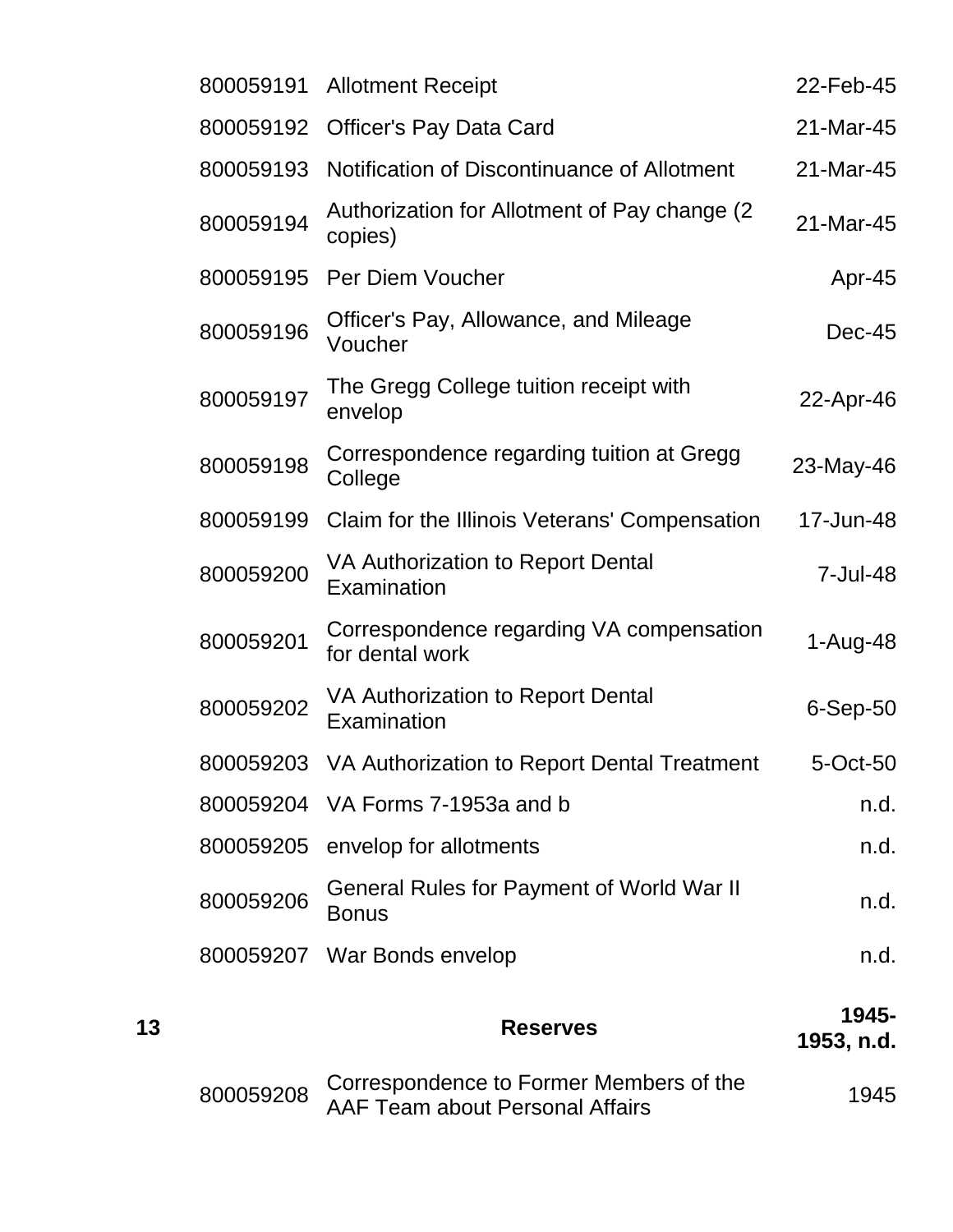| 800059209 | <b>Correspondence regarding Reserve Corps</b><br>rating as Captain                     | April -July<br>1946 |
|-----------|----------------------------------------------------------------------------------------|---------------------|
| 800059210 | Memorandum regarding 141st AAF BU<br><b>Reserve Training</b>                           | 31-Oct-46           |
| 800059211 | Assignment of Air Reserve Personnel                                                    | 27-Nov-46           |
| 800059212 | Assignment to Organized Reserve Units                                                  | 16-Dec-46           |
| 800059213 | 141 AAF BU Reserve Training Information<br><b>Bulletin No. 1</b>                       | 22-Jan-47           |
| 800059214 | 141 AAF BU Reserve Training Information<br><b>Bulletin No. 2</b>                       | 25-Feb-47           |
| 800059215 | Minimum Requirements for Active Air<br><b>Reserve Pilot Training</b>                   | 24-Mar-47           |
| 800059216 | Death and Disability Rights and Benefits of<br><b>Reserve Personnel</b>                | $2-Apr-47$          |
| 800059217 | 141 AAF BU Reserve Training Information<br><b>Bulletin No. 3</b>                       | 15-May-47           |
| 800059218 | Individual Active Duty Training with Very<br><b>Heavy Bombardment Units</b>            | 22-Jul-48           |
| 800059219 | Instructions for maintenance of military<br>records postcard                           | 25-Mar-50           |
| 800059220 | Reserve Status Change of Name (2 copies)                                               | 10-Jan-51           |
| 800059221 | Air Force Reserve Orders No. 8 Name<br>Change (2 copies)                               | 11-Jan-51           |
| 800059222 | <b>Retention, Promotion, and Retirement Points</b>                                     | 8-Aug-51            |
| 800059223 | Air Force Reserve Order No. 186 Assignment                                             | 17-Aug-51           |
| 800059224 | Retention, Promotion, and Retirement Points<br>earned                                  | $7-Sep-51$          |
| 800059225 | Letter regarding commission appointment                                                | 15-Dec-52           |
| 800059226 | <b>Availability Classification Code</b>                                                | 1-Jul-52            |
| 800059227 | <b>Inventory of Air Force Reserve Personnel</b><br><b>Resources and Qualifications</b> | 27-Oct-52           |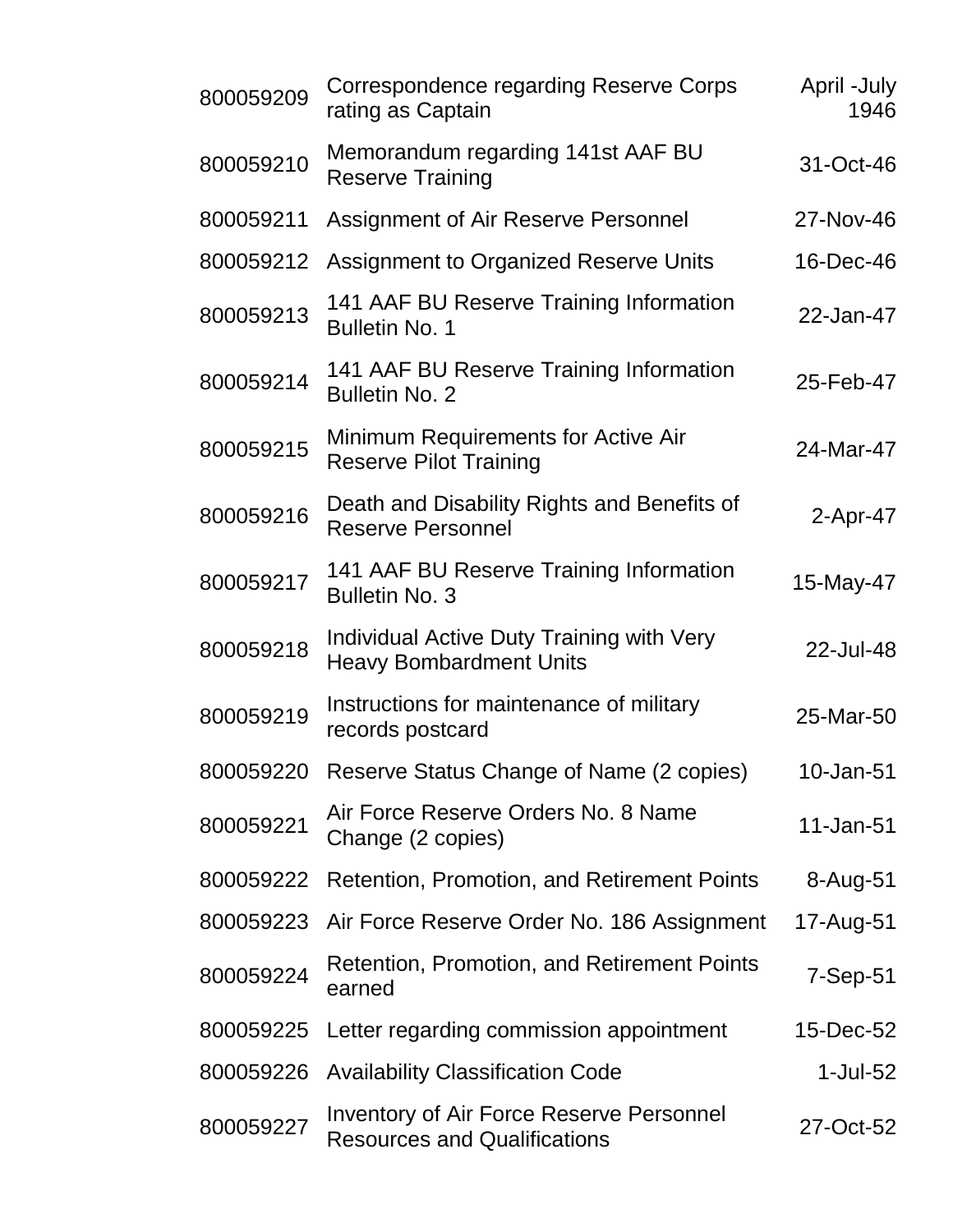|           | 800059228 Air Force Reserve Inventory Questionnaire                                    | 27-Oct-52 |
|-----------|----------------------------------------------------------------------------------------|-----------|
| 800059229 | Air Force Reserve Qualification Data                                                   | 27-Oct-52 |
| 800059230 | Indefinite Term Appointment of Air Force<br><b>Reserve Officers</b>                    | 20-Nov-52 |
| 800059231 | Tender of New Appointment as a Reserve<br>Officer in the USAF                          | 25-Jan-53 |
| 800059232 | Classification for AF Reserve Inventory (2)<br>copies)                                 | 2-Mar-53  |
| 800059233 | Air Force Reserve Order No. 71 Commission<br><b>Termination Date in the AF Reserve</b> | 10-Apr-53 |
| 800059234 | Air Reserve Association Information                                                    | n.d.      |
| 800059235 | Organized Reserve Corps-Change of<br><b>Address and Status Report</b>                  | n.d.      |
| 800059236 | Personal Report of Reserve Officer (2 copies)                                          | n.d.      |
| 800059237 | <b>Request for Military Record photocopies</b>                                         | n.d.      |
| 800059238 | Reserve Officers Association of the United<br><b>States bulletin</b>                   | n.d.      |
| 800059239 | <b>Veterans Administration envelop</b>                                                 | n.d.      |
| 800059240 | War Department 141st AF BU Reserve<br>Training envelop                                 | n.d.      |
| 800059241 | Department of the Air Force Tenth Air Force<br>envelop                                 | n.d.      |
|           |                                                                                        |           |

#### **Series 2: Newspaper clippings, 1944-1945, n.d.**

| 14 | <b>Newspaper clippings</b>                          | 1944, n.d. |
|----|-----------------------------------------------------|------------|
|    | 800059242 "3 Lines Will Fly To Europe"              | n.d.       |
|    | 800059243 "290 Planes Bagged"                       | n.d.       |
|    | 800059244 "350 B-29s Rip Jap Cities Again"          | n.d.       |
|    | 800059245 "1,800 Planes Hammer Tokyo and Jap Coast" | n.d.       |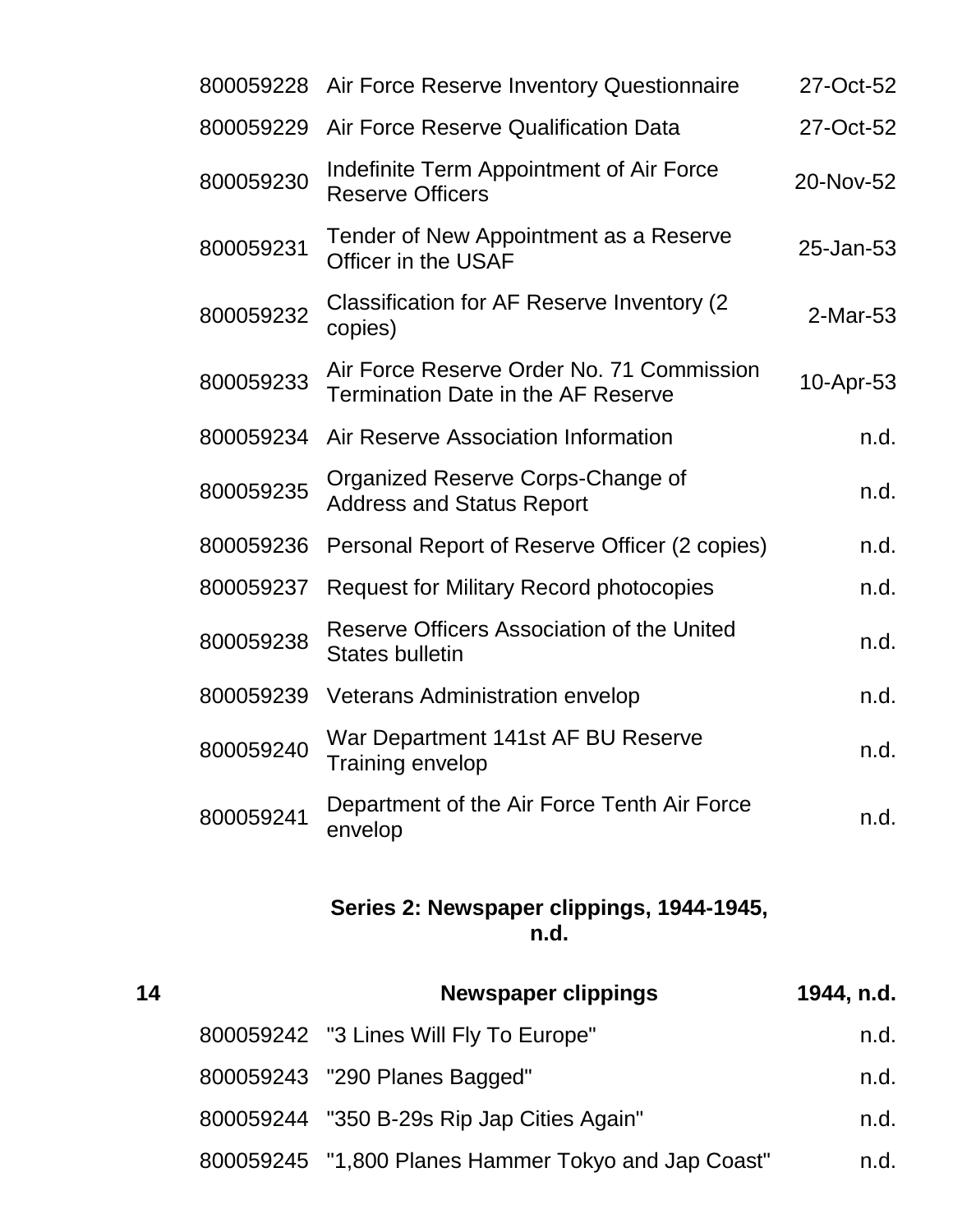|    |           | 800059246 "3d Fleet Ready for New Blow"                     | n.d.          |
|----|-----------|-------------------------------------------------------------|---------------|
|    |           | 800059247 "B-29s Warn Jap Cities in Advance"                | n.d.          |
|    |           | 800059248 "Bombarded"                                       | n.d.          |
|    |           | 800059249 "Carriers Attack for 2d Day"                      | n.d.          |
|    | 800059250 | "First' B-29 Visits Chicago"                                | n.d.          |
|    | 800059251 | "Fleet at Gates of Tokyo; Attack Rises in<br>Fury"          | n.d.          |
|    |           | 800059252 "Fliers Pound Tokyo, Port"                        | n.d.          |
|    | 800059253 | "Halsey's Fleet Crouches For New Leap at<br>Japan"          | n.d.          |
|    | 800059254 | "Japan Bombed 30th Day; Fleet Reported Off<br>Coast"        | n.d.          |
|    |           | 800059255 "Japs Fear New Strike By Fleet"                   | n.d.          |
|    |           | 800059256 "Japs in Canton Fear Invasion"                    | n.d.          |
|    |           | 800059257 "The Japs have nothing left"                      | n.d.          |
|    |           | 800059258 "Nation Living On Reserves"                       | n.d.          |
|    | 800059259 | "Navy Socks Tokyo for 2d Straight Day"                      | n.d.          |
|    | 800059260 | "Planes Attack 45th Day"                                    | n.d.          |
|    |           | 800059261 "Medicine Ball Gets a Workout"                    | 24-Jun-44     |
| 15 |           | <b>Newspaper clippings</b>                                  | <b>May-45</b> |
|    | 800059262 | "Chicagogoans in B-29 Raid" (2 copies)                      | 10-May-45     |
|    | 800059263 | "Biggest Fleet of Super Forts Blasts Japan"                 | 14-May-45     |
|    | 800059264 | "Nagoya a Sea of Fire: Smoke Covers 9 miles<br>of Jap City" | 14-May-45     |
|    | 800059265 | "Smoke Rose to 18,000 Feet" Says Lt.<br>Vyhnanek"           | 17-May-45     |
|    | 800059266 | "Honshu Ripped by 300 B-29s"                                | 20-May-45     |
|    |           | 800059267 "Twin B-29 Raids Bomb Tokyo and Industrial        | 20-May-45     |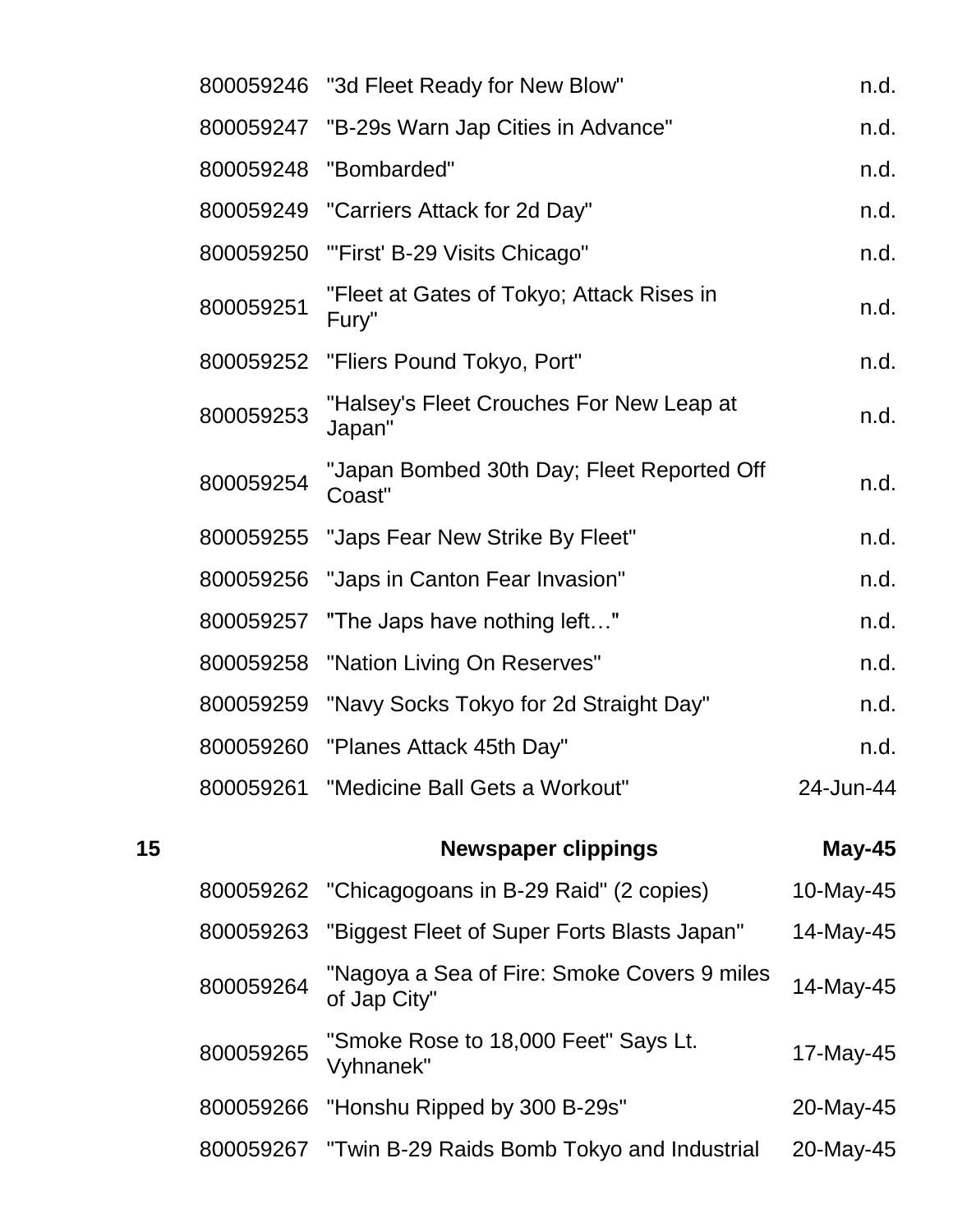City"

| "Invasion Map of Japan, No.1 Objective of<br><b>Yanks Moving from Europe"</b> | 23-May-45 |
|-------------------------------------------------------------------------------|-----------|
| "550 B-29s Set Tokyo Afire in Biggest Attack"                                 | 24-May-45 |
| "B-29 Raids Help Jap Wrestlers Groan<br>Louder"                               | 24-May-45 |
| "Fliers Blast Plane Bases in Japan"                                           | 24-May-45 |
| "Fire Tokyo 'Loop': Supers Keep City a<br>Flame"                              | 25-May-45 |
| "Flames Sweep Tokyo Hours After B-29 Raid"                                    | 25-May-45 |
| "4,000 Tons of Fire Rain on Jap 'State St."                                   | 26-May-45 |
| "Areas Destroyed in Super Fortress Raid on<br>Tokyo"                          | 26-May-45 |
| "Bombs Over Hirohito"                                                         | 26-May-45 |
| "Speed of B-29 is 350 Miles an Hour, Army<br>Says"                            | 26-May-45 |
| "B-29s Burn Out Two Palaces, Says Jap<br>Radio"                               | 27-May-45 |
| "B-29 'Fire Bath' Wasters Out Tokyo"                                          | 27-May-45 |
| 'Osaka and Kobe Rise from Bomb Ruins, Say<br>Japs"                            | 27-May-45 |
| 800059281 "Palaces Razed by Bombs"                                            | 27-May-45 |
| 800059282<br>"Tokyo 'scorched to ground"                                      | 27-May-45 |
| "B-29s Look at Ruined Tokyo: Japs"                                            | 28-May-45 |
| 800059284<br>"3,200 Tons Hit Big Jap Port"                                    | 29-May-45 |
| "Bombers Blast Yokohama"                                                      | 29-May-45 |
| "Yokohama Blazes: Marines Storm Shuri<br>Castle"                              | 30-May-45 |
|                                                                               |           |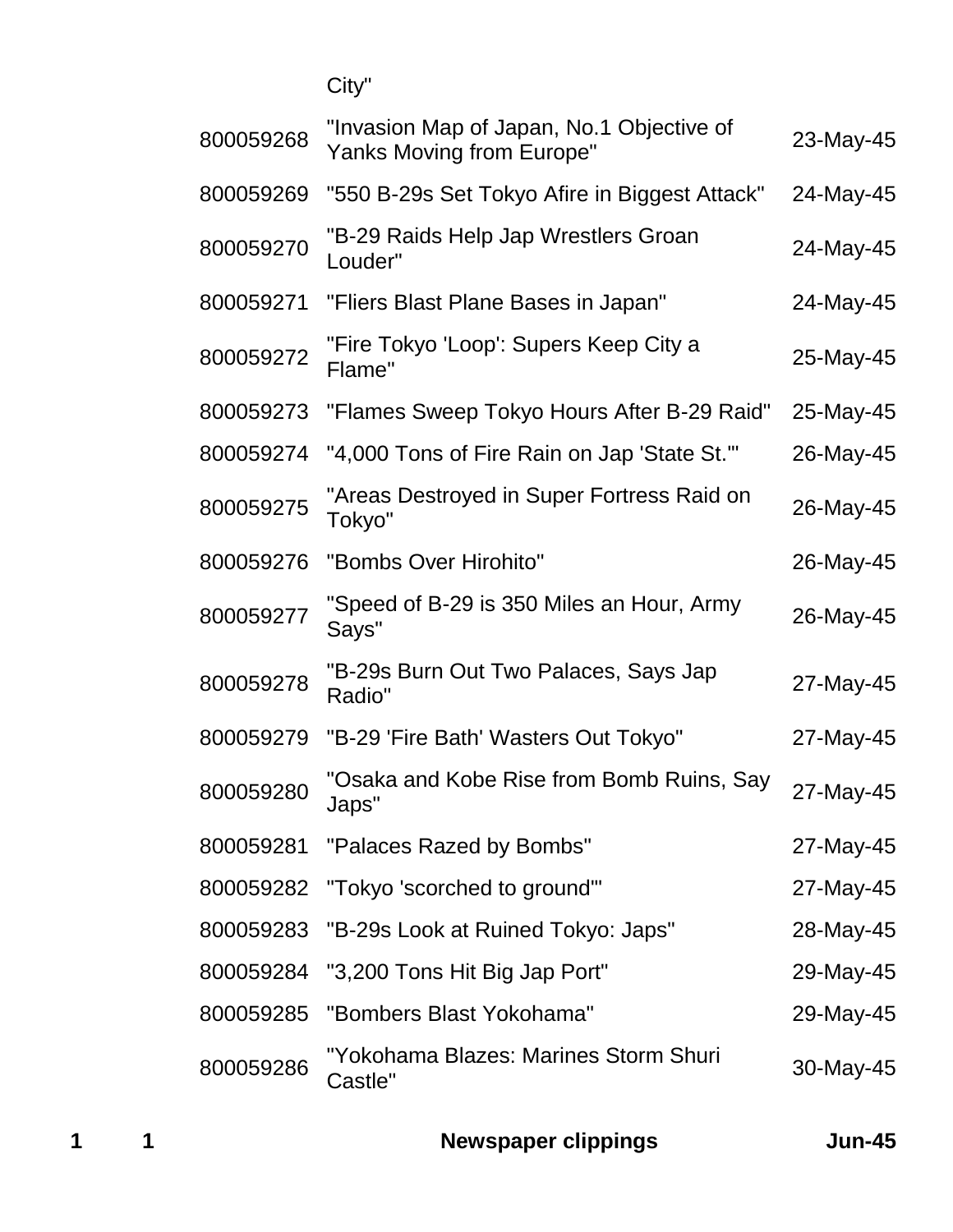| 800059287 | "450 B-29s Raid Osaka, Second City of<br>Japan"               | June 1<br>1945 |
|-----------|---------------------------------------------------------------|----------------|
| 800059288 | "B-29s Set Fires In Osaka"                                    | June 1<br>1945 |
| 800059289 | "Bombers Fire Osaka"                                          | $1$ -Jun-45    |
| 800059290 | "Daylight Raid Fires Second Largest City"                     | $1$ -Jun-45    |
| 800059291 | "Invasion of Jap Homeland Toughest Job of<br>War"             | 2-Jun-45       |
| 800059292 | "Tokyo Civilians Dig Into Ground to Avoid<br>Bombs"           | $2$ -Jun-45    |
| 800059293 | "B-29s Rain 3,000 Tons of Fire Bombs on<br>Kobe"              | 5-Jun-45       |
| 800059294 | "Jap Pilots Fire on B-29 Flyers in Parachutes"                | $6$ -Jun-45    |
| 800059295 | "Kyushu Hit By 'Smaller' Planes: Japs"                        | 6-Jun          |
| 800059296 | "450 B-29s Raid Osaka, Second City of<br>Japan"               | 7-Jun          |
| 800059297 | "450 Superforts Heap Destruction on Osaka"                    | 7-Jun          |
| 800059298 | "The Enemy Surrounded-Japan's Plight In the<br>South"         | 7-Jun-45       |
| 800059299 | "Carriers Hit Suicide Bases: Japs"                            | 8-Jun-45       |
| 800059300 | "Supers Add Extra Load Equal to Flying<br>Fort's"             | 8-Jun-45       |
| 800059301 | "5 Million Japs Left Homeless"                                | 9-Jun-45       |
| 800059302 | "Bombers Turn Heat on Koyohama"                               | 9-Jun-45       |
| 800059303 | "Forts Hit 3 Jap Cities"                                      | 9-Jun-45       |
| 800059304 | "Hot Time"                                                    | 9-Jun-45       |
| 800059305 | "B-29 Swarm Over Toyko Again, Carried<br>Planes Blast Kyushu" | 10-Jun-45      |
| 800059306 | "Bulletin"                                                    | 10-Jun-45      |
|           | 800059307 "Kobe Afire!"                                       | 10-Jun-45      |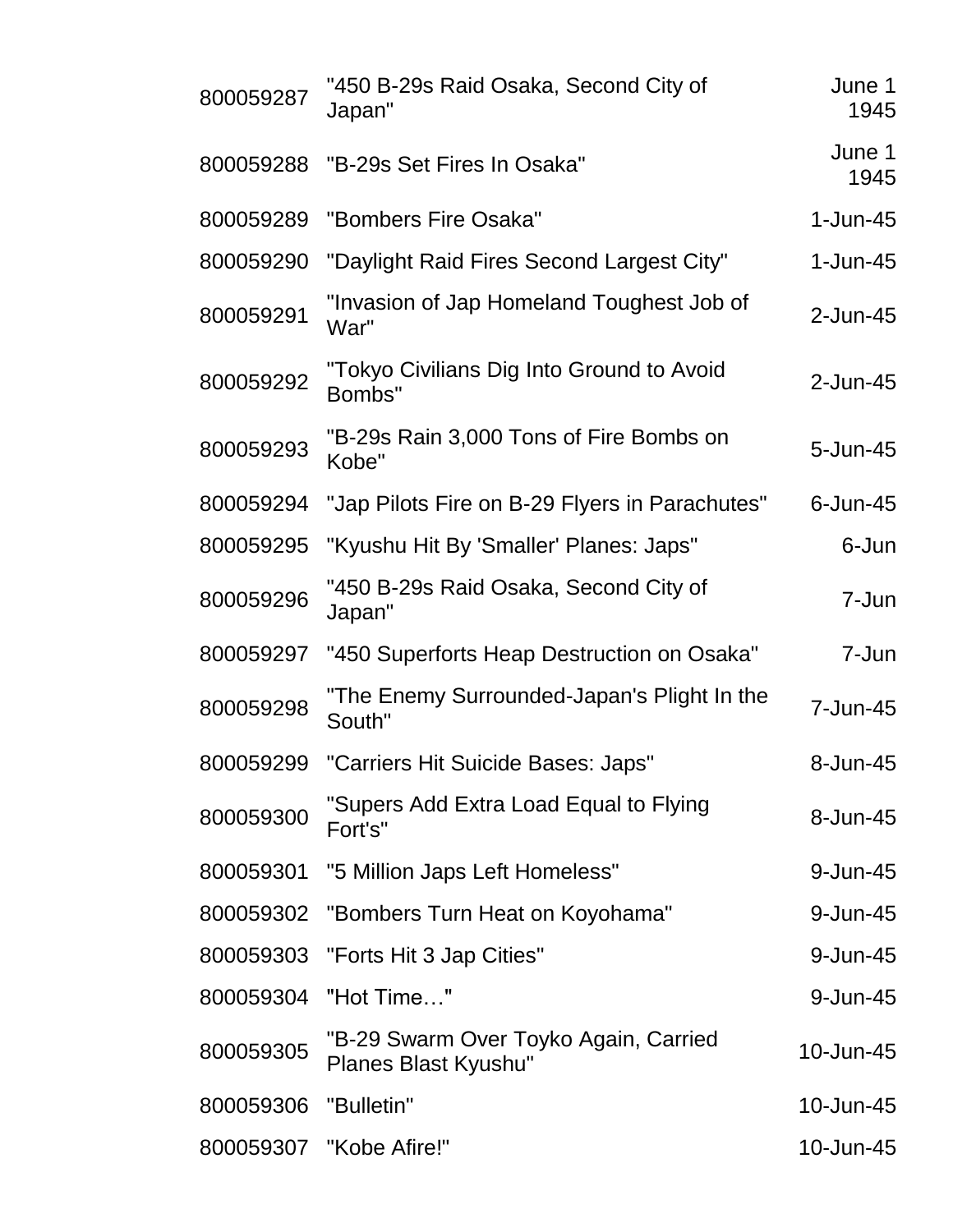| 800059308 | "Superforts Rip Honshu Second Straight Day"                 | 10-Jun-45 |
|-----------|-------------------------------------------------------------|-----------|
| 800059309 | "150 Supers from India Fly to Marianas<br>Base"             | 12-Jun-45 |
| 800059310 | "B-29s Scorch 102 Sq. Miles of Jap Cities"                  | 12-Jun-45 |
| 800059311 | "150 Super-Forts from India Add to Japan's<br>Woe"          | 13-Jun-45 |
| 800059312 | "B-29s Again Rip Osaka; Japan Faces<br><b>Record Blitz"</b> | 15-Jun-45 |
| 800059313 | "Osaka Raid Opens vast Blitz on Japs"                       | 15-Jun-45 |
| 800059314 | "Knock Out Blow Believed Death City of<br>Osaka"            | 16-Jun-45 |
| 800059315 | "Japanese Cities Face Hard Blows from<br>Bombers"           | 17-Jun-45 |
| 800059316 | "Split Jap Holdings"                                        | 17-Jun-45 |
| 800059317 | "4 Crowded Jap Cities Burning, say B-29<br>Crews"           | 18-Jun-45 |
| 800059318 | "4 Jap Cities Afire After B-29 Raid"                        | 18-Jun-45 |
| 800059319 | "450 B-29s Set Fire to Areas on 2 Islands"                  | 18-Jun-45 |
| 800059320 | "B-29s Hit Japan"                                           | 18-Jun-45 |
| 800059321 | "Reservists Hit at "West Point Officer Clique"              | 18-Jun-45 |
|           | 800059322 "B-29s Wipe Out Jap Arms City"                    | 19-Jun-45 |
| 800059323 | "Supers Hit 5 Centers In Japan"                             | 19-Jun-45 |
| 800059324 | "Where Yanks Hit 3 More Jap Cities"                         | 19-Jun-45 |
| 800059325 | "B-29s Set Fire To Three More Cities of<br>Nippon"          | 20-Jun-45 |
| 800059326 | "Report B-29s Burn Out Jap Industrial City"                 | 20-Jun-45 |
| 800059327 | "3 Fleets Drop Tons"                                        | 20-Jun-45 |
| 800059328 | "B-29s and Fighters Return to Attack Japan"                 | 21-Jun-45 |
| 800059329 | "Iwo Paying Off as a Life Saver, Sasy B-29                  | 22-Jun-45 |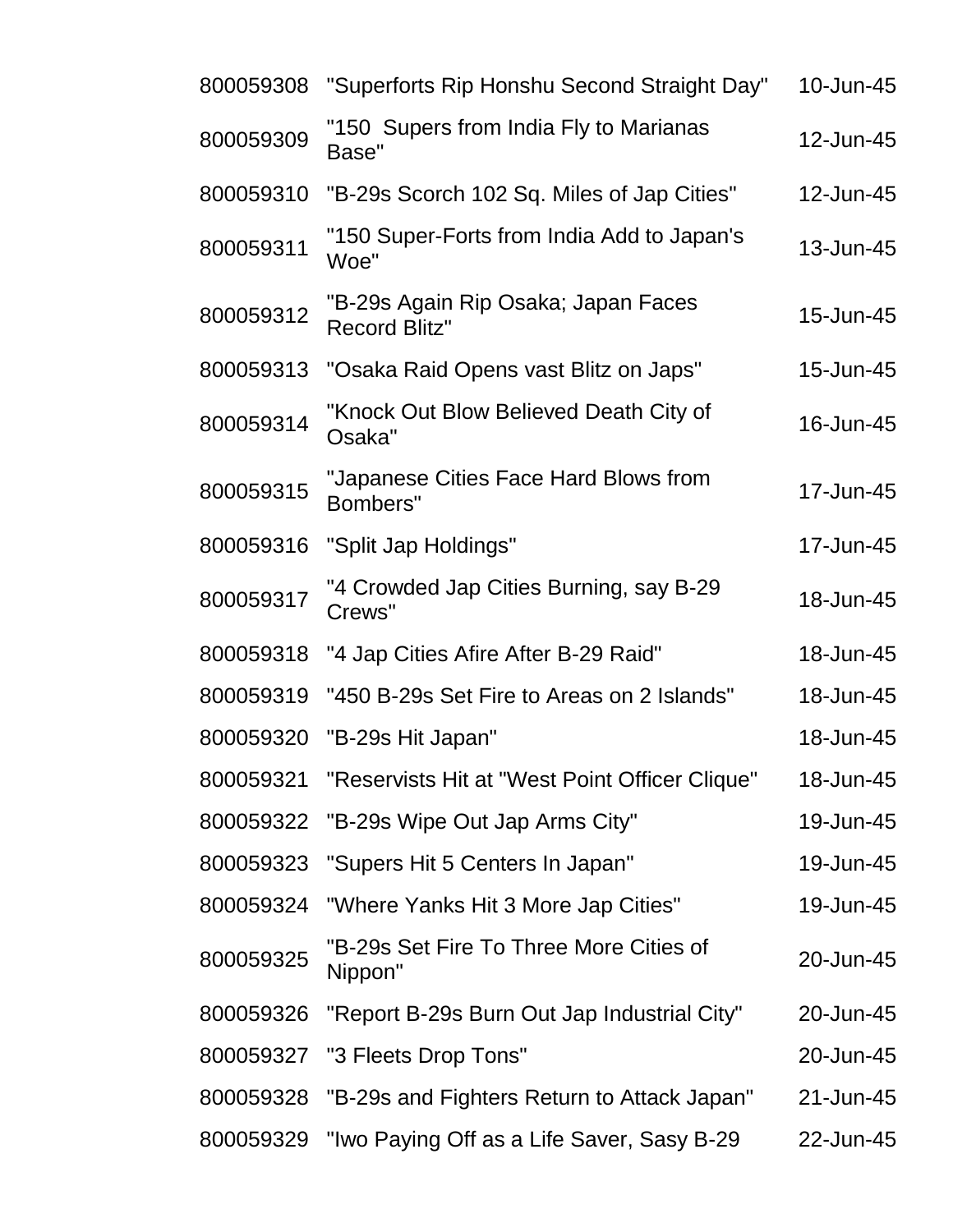Crews"

|   | 800059330 | "Hit by Super Forts"                                       | 29-Jun-45     |
|---|-----------|------------------------------------------------------------|---------------|
|   | 800059331 | "Jap Planes Dodge Fight As B-29s Fire 4<br>Cities"         | 29-Jun-45     |
|   | 800059332 | "Super Forts Rain Fire Bombs on 4 More<br>Japanese Cities" | 29-Jun-45     |
|   | 800059333 | "B-29s Knock Out Jap Oil Plan in Honshu<br>Raid"           | 30-Jun-45     |
| 2 |           | <b>Newspaper clippings</b>                                 | <b>Jul-45</b> |
|   | 800059334 | "Blast Nip Oil, 'Results Good'                             | <b>Jul-45</b> |
|   | 800059335 | "Okinawa Alibi: Japs Reserved Suicide<br>Planes"           | $1-Jul-45$    |
|   | 800059336 | "Shanghi Cotton Mills and Canton Arms Plan<br>Bombed"      | $1-Jul-45$    |
|   | 800059337 | "American Bombers Rake Japan"                              | 2-Jul-45      |
|   | 800059338 | "Greatest B-29 Raid Pours Fire Bombs on<br>Navy Base"      | 2-Jul-45      |
|   | 800059339 | "Record Raid on Japan"                                     | $2$ -Jul-45   |
|   | 800059340 | "B-29s Smash at 3D Jap Oil Plant In Week"                  | 3-Jul-45      |
|   | 800059341 | "Gale Fans Flames in 5 Jap Cities"                         | 3-Jul-45      |
|   | 800059342 | "Raze 3D Jap Oil Center: B-29s Mine Home<br>Seas"          | 3-Jul-45      |
|   | 800059343 | "Big B-29 Force Smashes Anew At Jap<br>Targets"            | 4-Jul-45      |
|   | 800059344 | "MPs Guarding Army's Melon Patch On<br>Guam"               | 4-Jul-45      |
|   | 800059345 | "Japan Raids In 30th Day"                                  | 5-Jul-45      |
|   | 800059346 | "U.S. Pilots Rip Six Air Fields Around Tokyo"              | 5-Jul-45      |
|   | 800059347 | "600 B-29s Raid 5 Jap Cities in Tokyo<br>Vicinity"         | 7-Jul-45      |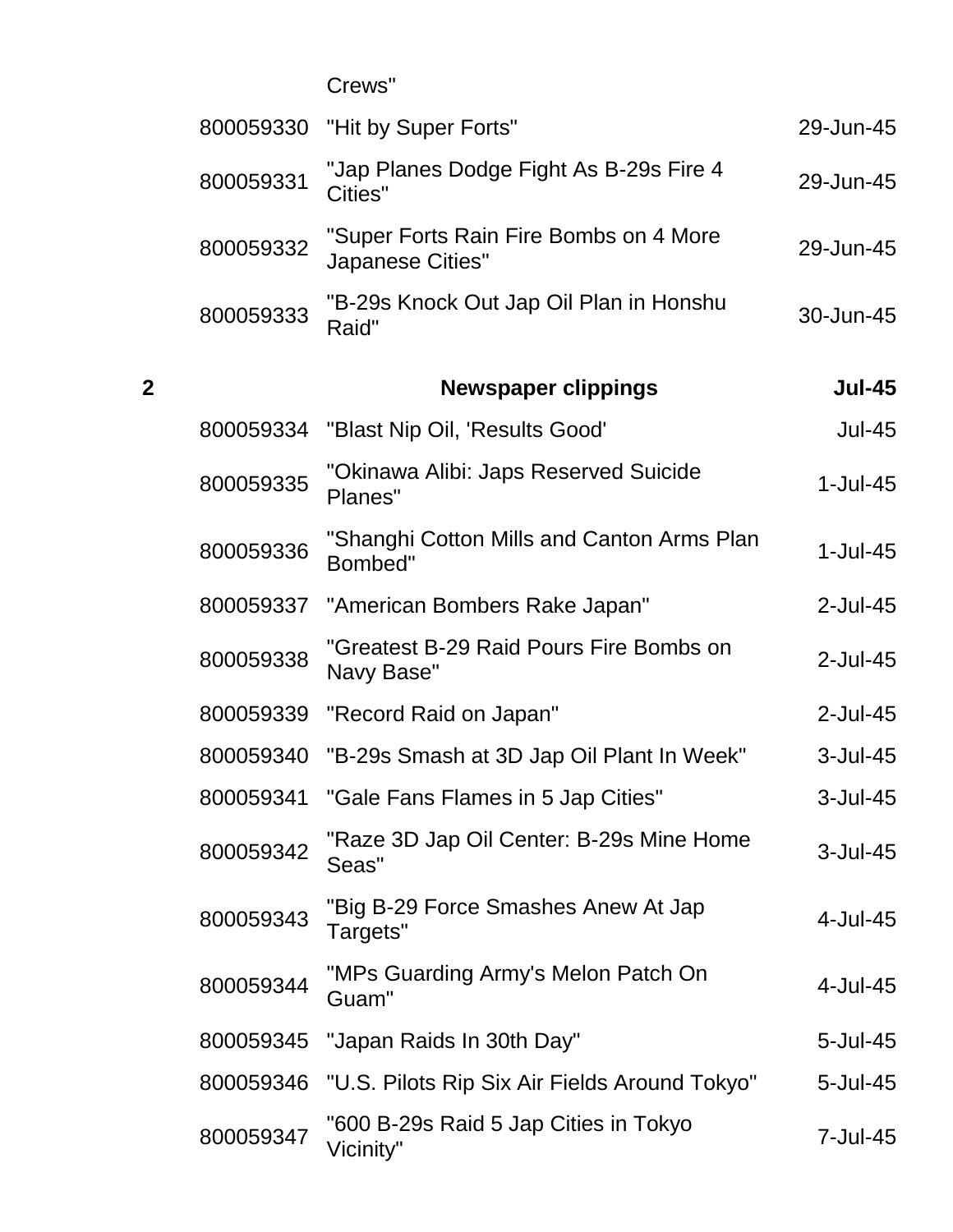| 800059348 | "The Day's Targets In Japan"                        | 7-Jul-45  |
|-----------|-----------------------------------------------------|-----------|
| 800059349 | "B-29s Blast 5 Jap Cities"                          | 8-Jul-45  |
| 800059350 | "Kyushu Raided From Okinawa 3D Straight<br>Day"     | 8-Jul-45  |
| 800059351 | "B-29s Raid Five Cities In Japan"                   | 9-Jul-45  |
| 800059352 | "New<br>In Japan Raid"                              | 8-Jul-45  |
| 800059353 | "Bomb Japan 34th Day; Navy Seeks Jap<br>Fleet"      | 9-Jul-45  |
| 800059354 | "Join Navy In Raids On Japan"                       | 9-Jul-45  |
| 800059355 | "Big U.S. Fleet Off Tokyo"                          | 10-Jul-45 |
| 800059356 | "Supers Rip Big Oil Base"                           | 12-Jul-45 |
| 800059357 | "Four New Targets"                                  | 13-Jul-45 |
| 800059358 | "42d Day of Raids Opened"                           | 16-Jul-45 |
| 800059359 | "Fleet Bombards Mills In Japan"                     | 16-Jul-45 |
| 800059360 | "Get In There and Fight, Ruler Tells Jap<br>Fliers" | 16-Jul-45 |
| 800059361 | "Fleet at Gates of Tokyo; Attack Rises in<br>Fury"  | 17-Jul-45 |
| 800059362 | "Form Greatest Armada; Assault is<br>Continuing"    | 17-Jul-45 |
| 800059363 | "Guns Hurl 25 Tons a Minute"                        | 17-Jul-45 |
| 800059364 | "600 Supers Rip 4 More Jap Cities"                  | 19-Jul-45 |
| 800059365 | "One year Makes Guam Greater Than<br>Singapore"     | 20-Jul-45 |
| 800059366 | "Where Bombs, Shells Hit Japan" map                 | 21-Jul-45 |
| 800059367 | "Longer War Will Doom Nation, Tokyo<br>Warned"      | 22-Jul-45 |
| 800059368 | "600 B-29s Raid 2 Cities; Navy Attacks Kure"        | 24-Jul-45 |
| 800059369 | "1,000 Planes Attack Base"                          | 24-Jul-45 |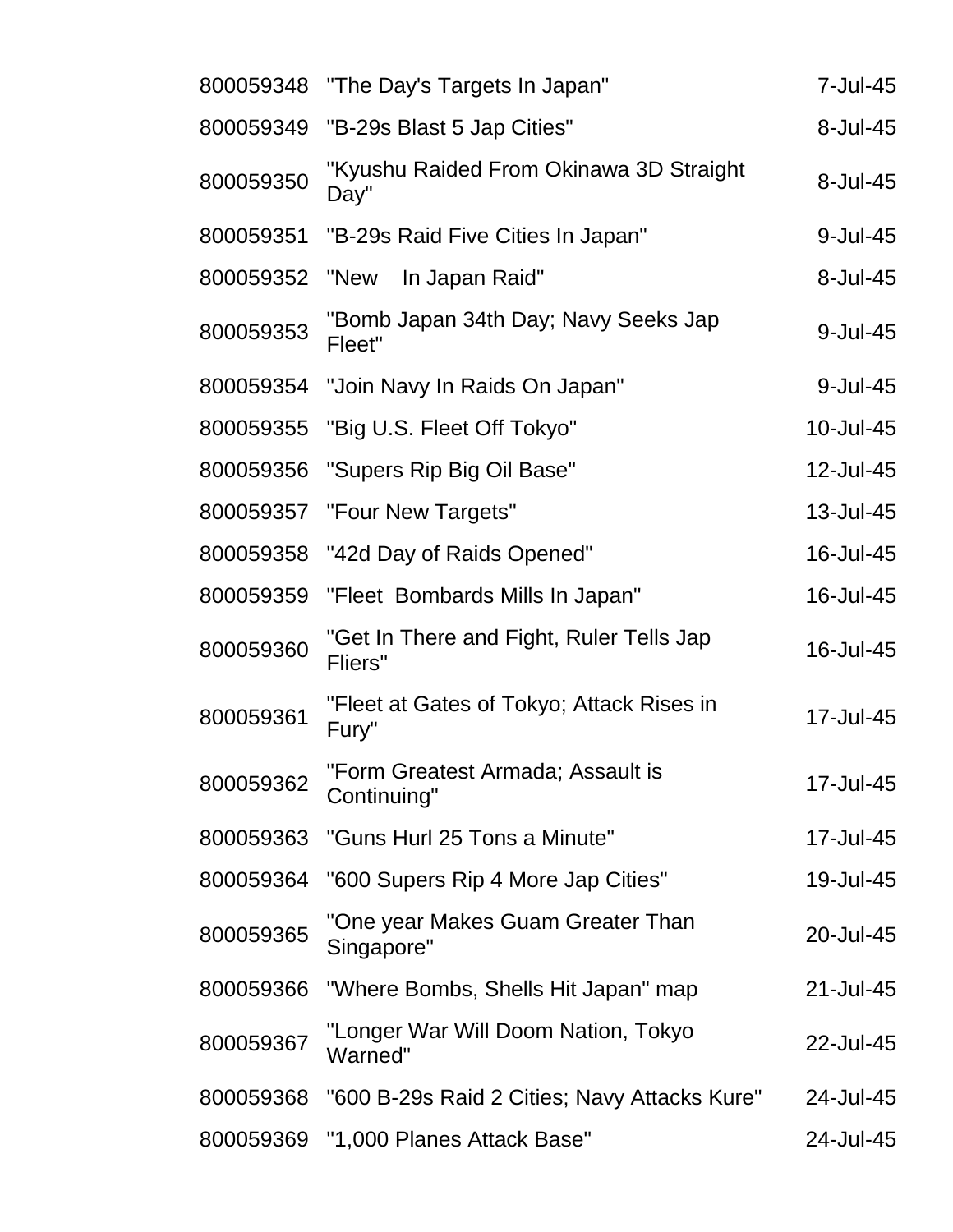|   | 800059370 | "Navy Bombs Jap Fleet In Hideout"                       | 24-Jul-45       |
|---|-----------|---------------------------------------------------------|-----------------|
|   | 800059371 | "Supers Cover Tinian Fields Like a Blanket"             | 24-Jul-45       |
|   | 800059372 | "Knock Out Seven Nip Warships"                          | 25-Jul-45       |
|   | 800059373 | "Kure and Kobe Hits in 1st Around the Clock<br>Bombing" | 25-Jul-45       |
|   | 800059374 | "Planes Attack Jap Warships"                            | 25-Jul-45       |
|   | 800059375 | "Yanks Rule Jap Skies; Planes Rip Kure,<br>Kobe"        | 25-Jul-45       |
|   | 800059376 | "350 B-29s Bomb Kyushu, Shikoku Factory<br>Cities"      | 27-Jul-45       |
|   | 800059377 | "Bombs Don't Have Eyes- Text of Warning to<br>Japs"     | 27-Jul-45       |
|   | 800059378 | "Civilians told 'Flee or Else"                          | 27-Jul-45       |
|   | 800059379 | "B-32 In Action; Plug Ugly With Mystery<br>Punch"       | 28-Jul-45       |
|   | 800059380 | "Carrier Pilots Bomb Area of Kure and Kobe"             | 28-Jul-45       |
|   | 800059381 | "Tokyo Bay Area-Heart of Japan's Empire"                | July 28<br>1945 |
|   | 800059382 | "U.S. Tells Japs Next 11 Cities to Be Hit By B-<br>29s" | 28-Jul-45       |
|   | 800059383 | "7 B-29 Forces Set Fires; Fleet Burns 5<br>Warships"    | 29-Jul-45       |
|   | 800059384 | "Day's Aerial Action Over Japan" map                    | 29-Jul-45       |
|   | 800059385 | "Follow Yanks into Tokyo Bay With This<br>Maps"         | 29-Jul-45       |
|   | 800059386 | "Six 'Doomed' Cities Fired In B-29 Raid"                | 29-Jul-45       |
| 3 |           | <b>Newspaper clippings</b>                              | Aug-45          |
|   |           | 800059387 "Honshu Raid Toll: 116 Vessels"               | 3-Aug-45        |
|   | 800059388 | "Japan's Big Four, 'Sacred' Homeland"                   | 3-Aug-45        |
|   |           |                                                         |                 |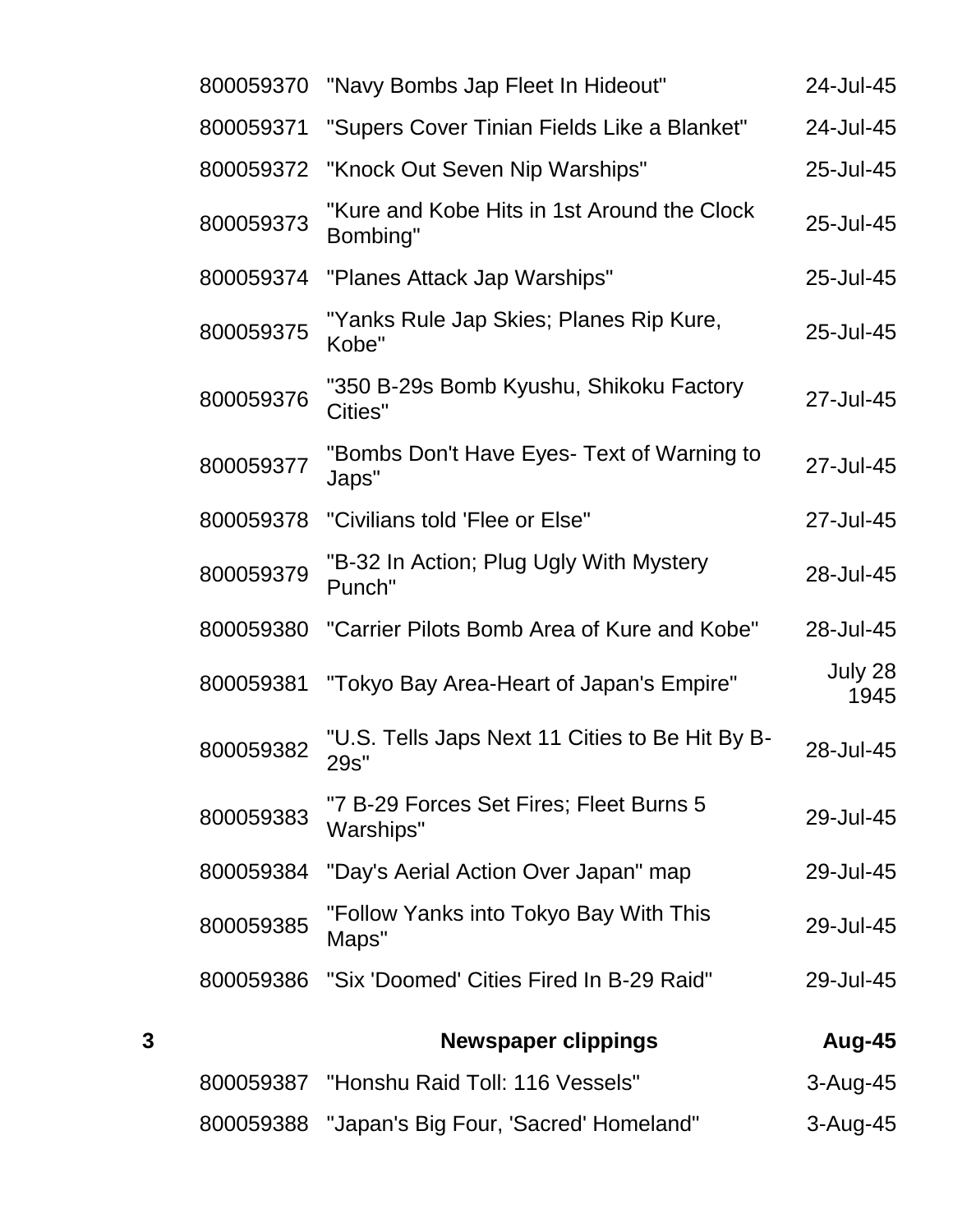| 800059389 "Mines Sown By B-29s Plug All Big Jap Ports" | 4-Aug-45 |
|--------------------------------------------------------|----------|
| 800059390 "New Air Force Using Bases"                  | 4-Aug-45 |

# **Series 3: Personal papers, 1940-1997, n.d.**

| 4 |           | <b>Miscellaneous Wartime</b>                                                  | 1940,<br>1943, n.d.          |
|---|-----------|-------------------------------------------------------------------------------|------------------------------|
|   | 800059391 | <b>Registration Certificate Identification Card</b>                           | 16-Oct-40                    |
|   |           | 800059392 Pocket Calendar                                                     | 1943                         |
|   |           | 800059393 25¢ War Savings Stamp Here                                          | n.d.                         |
|   | 800059394 | Pamphlet in Japanese (2 copies)                                               | n.d.                         |
|   | 800059395 | The Playbill for the Imperial Theatre                                         | n.d.                         |
|   |           | 800059396 War in the Pacific Timeline                                         | n.d.                         |
| 5 |           | <b>Family papers</b>                                                          | 1942,<br>1950,<br>1997, n.d. |
|   |           | 800059397 Letter from Mrs. Charles Vyhnanek                                   | 16-May-42                    |
|   |           | 800059398 Certificate of Baptism for John Sedlack                             | 5 Nov.<br>1950               |
|   |           | 800059399 Funeral program for Charles W. Vann                                 | 24-Jul-97                    |
|   |           | 800059400 Card of St. Wenceslaus Church                                       | n.d.                         |
| 6 |           | <b>Charles and Florence Wedding</b>                                           | 1943                         |
|   |           | 800059401 Correspondence to Mr. and Mrs. Sedlack<br>about wedding to Florence | 21-Jul-43                    |
|   | 800059402 | The Marriage Service booklet                                                  | 31-Jul-43                    |
|   | 800059403 | "Who-When-Where" Honeymoon at The<br><b>Drake</b>                             | 14-Aug-43                    |
|   | 800059404 | "Midland-City of Beautiful Churches" postcard                                 | n.d.                         |
|   | 800059405 | <b>Wedding Announcement</b>                                                   | n.d.                         |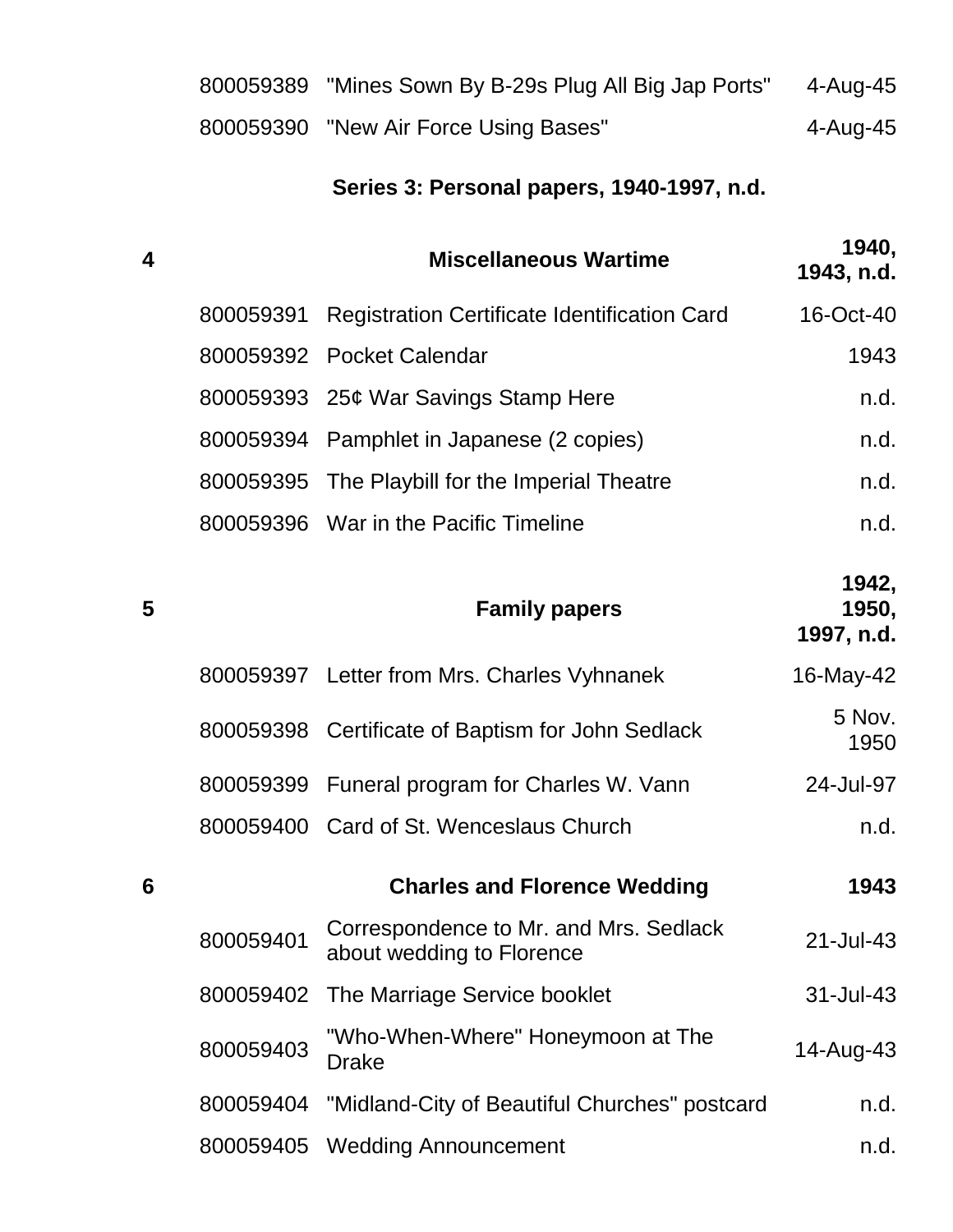| 7 |           | 1970                                                                    |                        |
|---|-----------|-------------------------------------------------------------------------|------------------------|
|   |           | 800059406 Silver Beaver Presentation 1969 program                       | 24<br>Janurary<br>1970 |
|   | 800059407 | "Charles W. Vann Receives Scout Silver<br><b>Beaver Award"</b>          | n.d.                   |
|   | 800059408 | Image of Silver Beaver ribbon and medal                                 | n.d.                   |
| 8 |           | <b>Bombardier Veteran's Activities</b>                                  | 1984-<br>1992, n.d.    |
|   | 800059409 | "The Short Heyday of the Bombardier" from<br>Air Force Times (2 copies) | 9-Apr-84               |
|   | 800059410 | Crosshairs the Bombardiers, Inc. Official<br><b>Newsletter</b>          | <b>Jul-86</b>          |
|   | 800059411 | Bombardiers, Inc. Membership letter                                     | aug 15<br>1986         |
|   | 800059412 | Envelop with notes                                                      | Sep-86                 |
|   | 800059413 | Memo from Bombardiers, Inc.                                             | 16-Sep-86              |
|   |           | 800059414 Copper County Michigan Map                                    | 25-Sep-86              |
|   | 800059415 | Crosshairs the Bombardiers, Inc. Official<br><b>Newsletter</b>          | <b>Nov-86</b>          |
|   | 800059416 | Crosshairs the Bombardiers, Inc. Official<br><b>Newsletter</b>          | 1987                   |
|   | 800059417 | "Bombardiers to throw bash"                                             | 25-Jan-87              |
|   | 800059418 | "Thank You" note for Bombardiers, Inc. PR                               | 9-Feb-87               |
|   | 800059419 | Memo regarding Bombardiers, Inc.<br>membership and membership card      | 24-Feb-87              |
|   | 800059420 | "Bombardiers Inc. sets sights on San Antonio"                           | 27-Mar-87              |
|   | 800059421 | Bombardiers 2nd Reunion program (2 copies)                              | 26-29<br>March<br>1987 |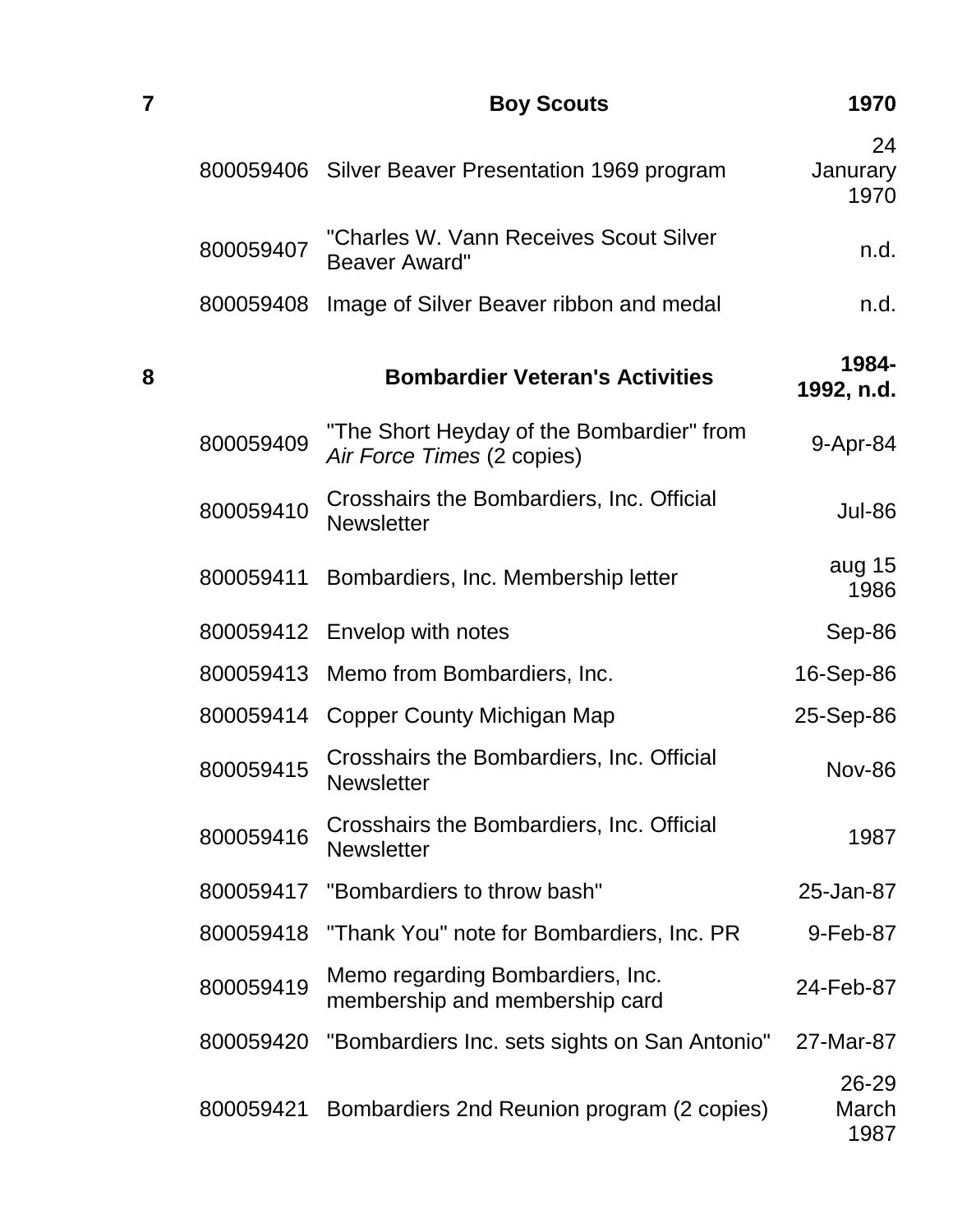|           | 800059422 San Antonio Visitor Map                                    | n.d.        |
|-----------|----------------------------------------------------------------------|-------------|
| 800059423 | San Antonio Major Events and Visitor<br>References                   | n.d.        |
| 800059424 | <b>Bombardiers Needing Updated Address</b>                           | 13-Dec-88   |
| 800059425 | Bombardiers Always Out Front newsletter                              | $6$ -Jan-89 |
| 800059426 | Bombardiers, Inc. Membership letter                                  | Jan-90      |
| 800059427 | <b>WWII Bombardiers History Book</b><br>announcement                 | 1991        |
| 800059428 | <b>Zip Code Listing of Bombardiers</b>                               | 27-Jan-91   |
| 800059429 | Letter to Supporting Member of Bombardiers,<br>Inc.                  | 15-Feb-91   |
| 800059430 | <b>Bombardiers with Their Overseas Unit</b>                          | 16-Feb-91   |
| 800059431 | Special School/Class Listing (photocopy)                             | 23-Feb-91   |
| 800059432 | "A Gathering of Dinosaurs" (2 copies)                                | 28-Feb-91   |
| 800059433 | Bombardiers Incorporated newsletter                                  | 1-Mar-91    |
| 800059434 | <b>Zip Code Listing of Bombardiers</b>                               | 20-Feb-92   |
| 800059435 | <b>Bombardiers with Their Overseas Unit</b>                          | 5-May-92    |
| 800059436 | Special School/Class Listing (photocopy)                             | 5-May-92    |
| 800059437 | News Release: Search for World War II<br><b>Bombardiers Underway</b> | 29-Jul-92   |
| 800059438 | Bombardier Letter to the Editor                                      | n.d.        |
| 800059439 | Bombardiers, Inc. Membership letter                                  | n.d.        |
| 800059440 | Bombardiers Music of the War Years (2)<br>copies)                    | n.d.        |
| 800059441 | Class of 43-11 Student Officers yearbook<br>photocopy (2 copies)     | n.d.        |
|           | 800059442 Class of 43-11 yearbook photocopy                          | n.d.        |
|           |                                                                      |             |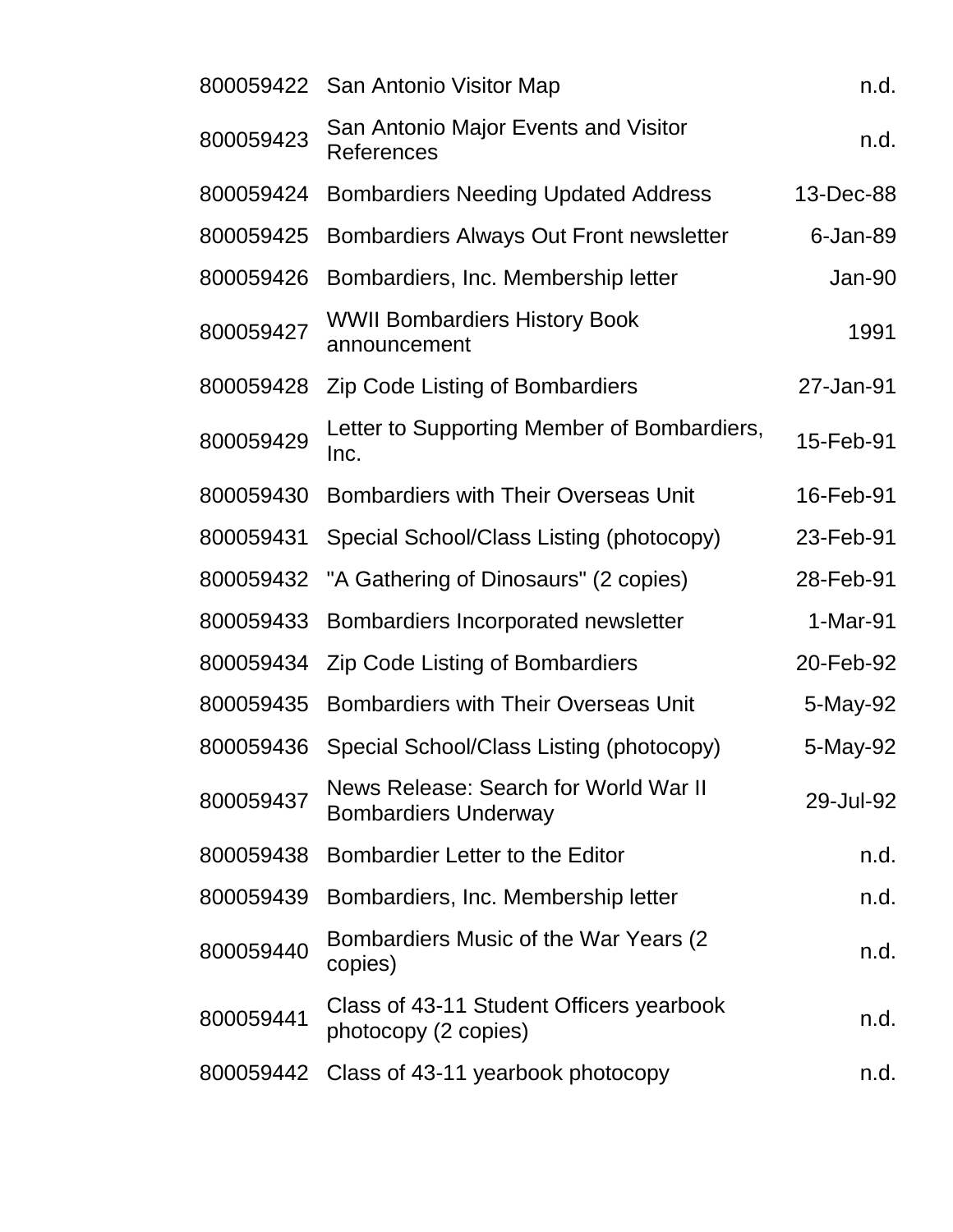| 9  |           | <b>Miscellaneous Articles</b>                                           | 1982,<br>1987, n.d.         |
|----|-----------|-------------------------------------------------------------------------|-----------------------------|
|    | 800059443 | "The First Step to the Cemetery" from<br>Newsweek                       | 22-Feb-82                   |
|    | 800059444 | "Wings of Destiny" from The Chicago Tribune<br>Magazine                 | 6-Dec-87                    |
|    |           | 800059445 "Arms and the Men" from Newsweek                              | n.d.                        |
|    |           | 800059446 "The Gulf War Zone" from Newsweek                             | n.d.                        |
| 10 |           | Art                                                                     | n.d.                        |
|    |           | 800059447 "The Nose" drawing Crayon                                     | n.d.                        |
|    |           | 800059448 "Navigator's Windows" drawing in Crayon                       | n.d.                        |
| 11 |           | <b>Scrapbook</b>                                                        | 1943-<br>1946, n.d.         |
|    |           | 800059485 Certificate of Commendation for Tokushima                     | n.d.                        |
|    | 800059495 | "A gigantic puff of smoke" over Otake<br>magazine image                 | n.d.                        |
|    | 800059497 | "Dead City" image of Tokyo from Brief                                   | 19-Jun-45                   |
|    | 800059498 | "B-29 Raids Grow Bigger: Otake destroys<br>important Jap oil refinery"  | n.d.                        |
|    | 800059499 | "Diving into the B-29s" magazine image                                  | n.d.                        |
|    | 800059500 | Pamphlet dropped on Japanese civilians (2)<br>copies)                   | 1945                        |
|    | 800059501 | certificate for combat training                                         | 17-Mar-45                   |
|    | 800059502 | Certificate of Commendation for Nakaiima<br>A/C Engine Plant, Musashino | n.d.                        |
|    | 800059535 | Letter of Commendation for outstanding crew                             | $1-Mar-45$                  |
|    |           | 800059547 Bombardier's Flimsy Kumagaya Urban Area                       | $14 - 15$<br>August<br>1945 |